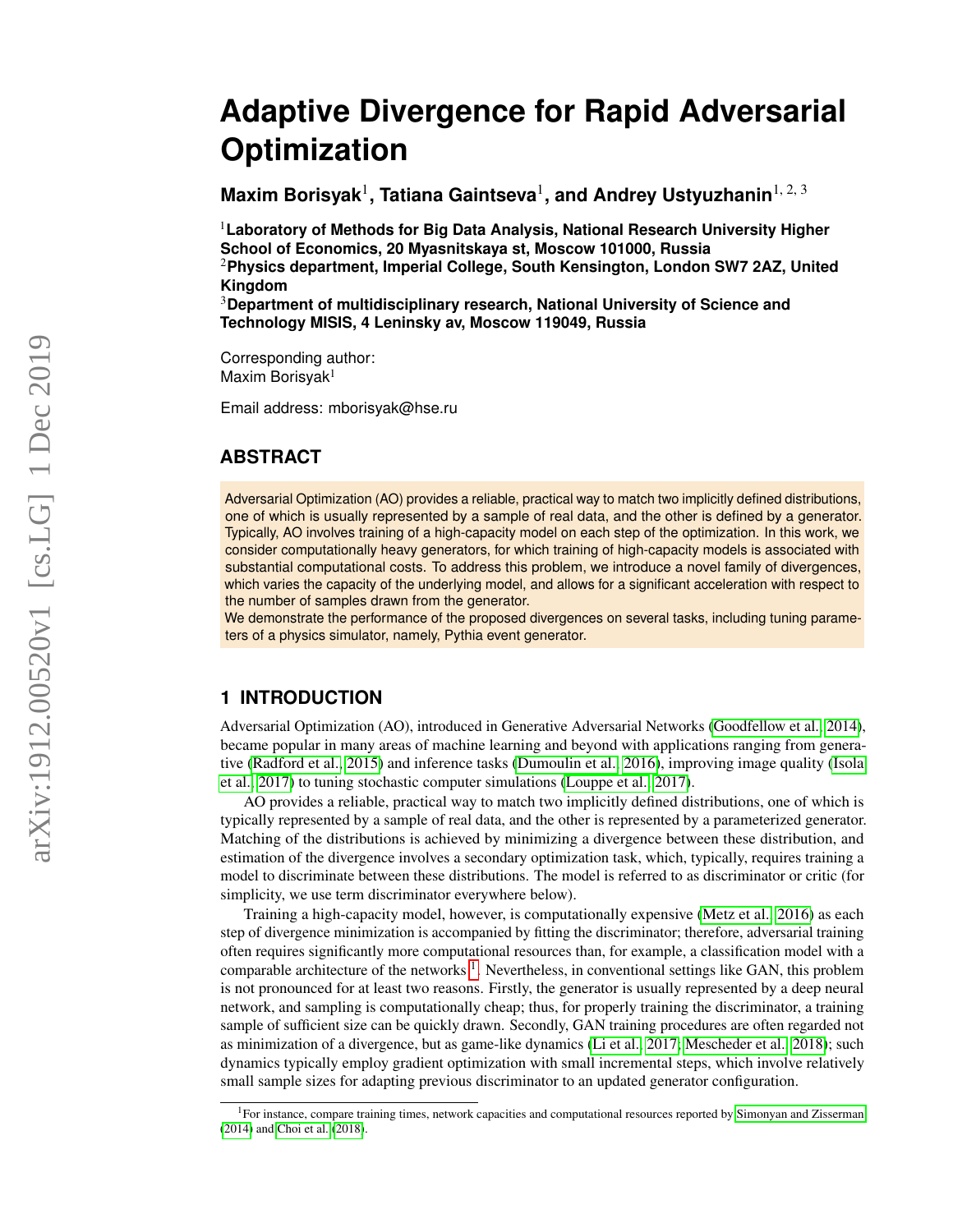Computational costs of AO becomes significant when sampling from the generator is computationally expensive, or optimization procedure does not operate by performing small incremental steps [\(Metz et al.,](#page-13-5) [2016\)](#page-13-5). One of the practical examples of such settings is fine-tuning parameters of complex computer simulations. Such simulators are usually based on physics laws expressed in computational mathematical forms like differential or stochastic equations. Those equations relate input or initial conditions to the observable quantities under conditions of parameters that define physics laws, geometry or other valuable property of the simulation; these parameters do not depend on inputs or initial conditions. It is not uncommon that such simulations have very high computational complexity. For example, the simulation of a single proton collision event in the CERN ATLAS detector takes several minutes on a single core CPU [\(Bouhova-Thacker et al., 2010\)](#page-13-9). Due to typically high dimensionality, it takes a considerable amount of samples for fine-tuning, which in turn increases the computational burden.

Another essential property of such computer simulations is the lack of gradient information over the simulation parameters. Computations are represented by sophisticated computer programs, which are challenging to differentiate<sup>[2](#page-1-0)</sup>. Thus, global black-box optimization methods are often employed; Bayesian Optimization is one of the most popular approaches.

In this work, we introduce a novel family of divergences which enables faster optimization convergence measured by the number of samples drawn from the generator. The variation of the underlying discriminator model capacity during optimization leads to a significant speed-up. The proposed divergence family suggests using low-capacity models to compare distant distributions (typically, at early optimization steps), and the capacity gradually grows as the distributions become closer to each other. Thus it allows for a significant acceleration of the initial stages of optimization. Additionally, the proposed family of divergences is broad, which offers a wide range of opportunities for further research.

We demonstrate the basic idea with some toy examples, and with a real challenge of tuning Pythia event generator (Sjöstrand et al., 2006, [2015\)](#page-14-2) following [Louppe et al.](#page-13-4) [\(2017\)](#page-13-10) and [Ilten et al.](#page-13-10) (2017). We consider physics-related simulations; nevertheless, all proposed methods are simulation-agnostic.

## **2 BACKGROUND**

Adversarial Optimization, initially introduced for Generative Adversarial Networks (GAN) [\(Goodfellow](#page-13-0) [et al., 2014\)](#page-13-0), offers a general strategy for matching two distributions. Consider feature space  $\mathscr{X}$ , groundtruth distribution *P* and parametrized family of distributions *Q*<sup>ψ</sup> implicitly defined by a generator with parameters  $\psi$ . Formally, we wish to find such  $\psi^*$ , that  $P = Q_{\psi^*}$  almost everywhere. AO achieves that by minimizing a divergence or a distance between *P* and  $Q_{\psi}$  with respect to  $\psi$ . One of the most popular divergences is Jensen-Shannon divergence:

<span id="page-1-1"></span>
$$
JSD(P, Q_{\psi}) = \frac{1}{2} \left[ KL(P||M_{\psi}) + KL(Q_{\psi}||M_{\psi}) \right] =
$$
  
\n
$$
\log 2 - \min_{f \in \mathcal{F}} \left[ -\frac{1}{2} \mathop{\mathbb{E}}_{x \sim P} \log f(x) - \frac{1}{2} \mathop{\mathbb{E}}_{x \sim Q_{\psi}} \log(1 - f(x)) \right] =
$$
  
\n
$$
\log 2 - \min_{f \in \mathcal{F}} L(f, P, Q_{\psi}); \quad (1)
$$

where: KL — Kullback-Leibler divergence,  $M_{\psi}(x) = \frac{1}{2} (P(x) + Q_{\psi}(x))$ , *L* — cross-entropy loss function, and  $\mathcal{F} = \{f : \mathcal{X} \to [0,1]\}$  is the set of all possible discriminators. Expression [\(1\)](#page-1-1) provides a practical way to estimate Jensen-Shannon divergence by training a powerful discriminator to distinguish samples from *P* against samples from *Q*ψ.

In classical GAN optimization, both generator and discriminator are represented by differentiable neural networks. Hence, a subgradient of  $JSD(P, Q_\psi)$  can be easily computed [\(Goodfellow et al., 2014\)](#page-13-0). The minimization of the divergence can be performed by a gradient method, and the optimization procedure goes iteratively following those steps:

• using parameters of the discriminator from the previous iteration as an initial guess, adjust *f* by performing several steps of the gradient descent to minimize  $\mathcal{L}(f, P, Q_{\psi})$ ;

<span id="page-1-0"></span> ${}^{2}$ There are ways to estimate gradients of such programs, for example, see [\(Baydin et al., 2018\)](#page-13-11). However, all methods known to the authors require training a surrogate, which encounters the problem of the expensive sampling procedures mentioned above.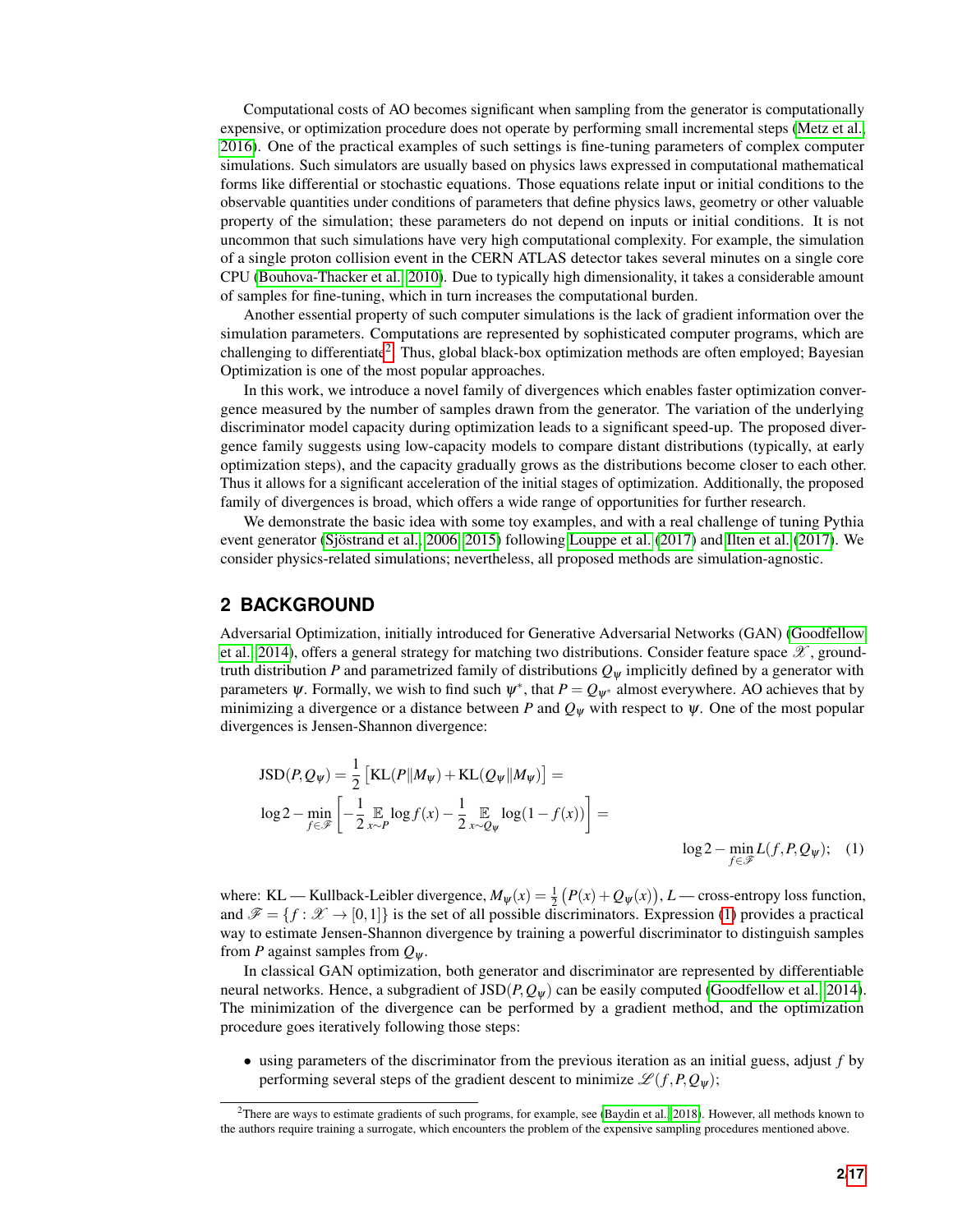• considering f as a constant, compute the gradient of  $\mathcal{L}(f, P, Q_w)$  by  $\psi$ , perform one step of the gradient ascent.

For computationally heavy generators, gradients are usually practically unfeasible; therefore, we consider black-box optimization methods. One of the most promising methods for black-box AO is Adversarial Variational Optimization [\(Louppe et al., 2017\)](#page-13-4), which combines AO with Variational Optimization [\(Wierstra et al., 2014\)](#page-14-3). This method improves upon conventional Variational Optimization (VO) over Jensen-Shannon divergence by training a single discriminator to distinguish samples from ground-truth distribution and samples from a mixture of generators, where the mixture is defined by the search distribution of VO. This eliminates the need to train a classifier for each individual set of parameters drawn from the search distribution.

Bayesian Optimization (BO) [\(Mockus, 2012\)](#page-13-12) is another commonly used black-box optimization method, with applications including tuning of complex simulations [\(Ilten et al., 2017\)](#page-13-10). As we demonstrate in section 5, BO can be successfully applied for Adversarial Optimization.

## **3 ADAPTIVE DIVERGENCE**

Notice, that in Equation [\(1\)](#page-1-1), minimization is carried over the set of all possible discriminators  $\mathscr{F}$  =  ${f : \mathcal{X} \rightarrow [0,1]}$ . In practice, this is intractable and set  $\mathcal{F}$  is approximated by a model such as Deep Neural Networks. Everywhere below, we use terms 'low-capacity' and 'high-capacity' to describe the set of feasible discriminator functions: low-capacity models are either represent a narrow set of functions (e.g., logistic regression, shallow decision trees) or are heavily regularized (see Section [4](#page-4-0) for more examples of capacity regulation); high-capacity models are sufficient for estimating JSD for an Adversarial Optimization problem under consideration.

In conventional GAN settings, the generator is represented by a neural network, sampling is computationally cheap, and usage of high-capacity discriminators is satisfactory. In our case, as was discussed above, simulations tend to be computationally heavy, which, combined with a typically slow convergence of black-box optimization algorithms, might make AO with a high-capacity model practically intractable.

The choice of the model has its trade-off: high-capacity models provide good estimations of JSD, but, generally, require large sample sizes to be properly trained. In contrast, low-capacity models tend to require fewer samples for training; however, they might provide biased estimations. For example, if the classifier is represented by a narrow set of functions  $M \subseteq \mathscr{F}$ , then quantity:

<span id="page-2-0"></span>
$$
D_M(P,Q) = \log 2 - \min_{f \in M} L(f,P,Q); \tag{2}
$$

might no longer be a divergence, so we refer to it as *pseudo-divergence*.

**Definition 1.** *A function D* :  $\Pi(\mathscr{X}) \times \Pi(\mathscr{X}) \to \mathbb{R}$  *is a pseudo-divergence, if:* 

<span id="page-2-2"></span> $(P1)$   $\forall P, Q \in \Pi(\mathcal{X}) : D(P, Q) > 0;$ 

 $(P2)$   $\forall P, Q \in \Pi(\mathcal{X}) : (P = Q) \Rightarrow D(P, Q) = 0;$ 

*where*  $\Pi(\mathcal{X})$  — set of all probability distributions on space  $\mathcal{X}$ .

It is tempting to use a pseudo-divergence *D<sup>M</sup>* produced by a low-capacity model *M* for Adversarial Optimization, however, a pseudo-divergence might not guarantee proper convergence as there might exist such  $\psi \in \Psi$ , that  $\text{JSD}(P, Q_\psi) > 0$ , while  $\text{D}(P, Q_\psi) = 0$ . For example, naive Bayes classifier is unable to distinguish between *P* and *Q* that have the same marginal distributions. Nevertheless, if model *M* is capable of distinguishing between *P* and some  $Q_{\psi}$ ,  $D_M$  still provides information about the position of the optimal parameters in the configuration space  $\psi^*$  by narrowing search volume, [Ilten et al.](#page-13-10) [\(2017\)](#page-13-10) offers a good demonstration of this statement.

The core idea of this work is to replace Jensen-Shannon divergence with a so-called adaptive divergence that gradually adjusts model capacity depending on the 'difficulty' of the classification problem with the most 'difficult' problem being distinguishing between two equal distributions. Formally, this gradual increase of model complexity can be captured by the following definitions.

<span id="page-2-1"></span>**Definition 2.** A family of pseudo-divergences  $\mathcal{D} = \{D_{\alpha} : \Pi(\mathcal{X}) \times \Pi(\mathcal{X}) \to \mathbb{R} \mid \alpha \in [0,1]\}$  is ordered *and complete with respect to Jensen-Shannon divergence if:*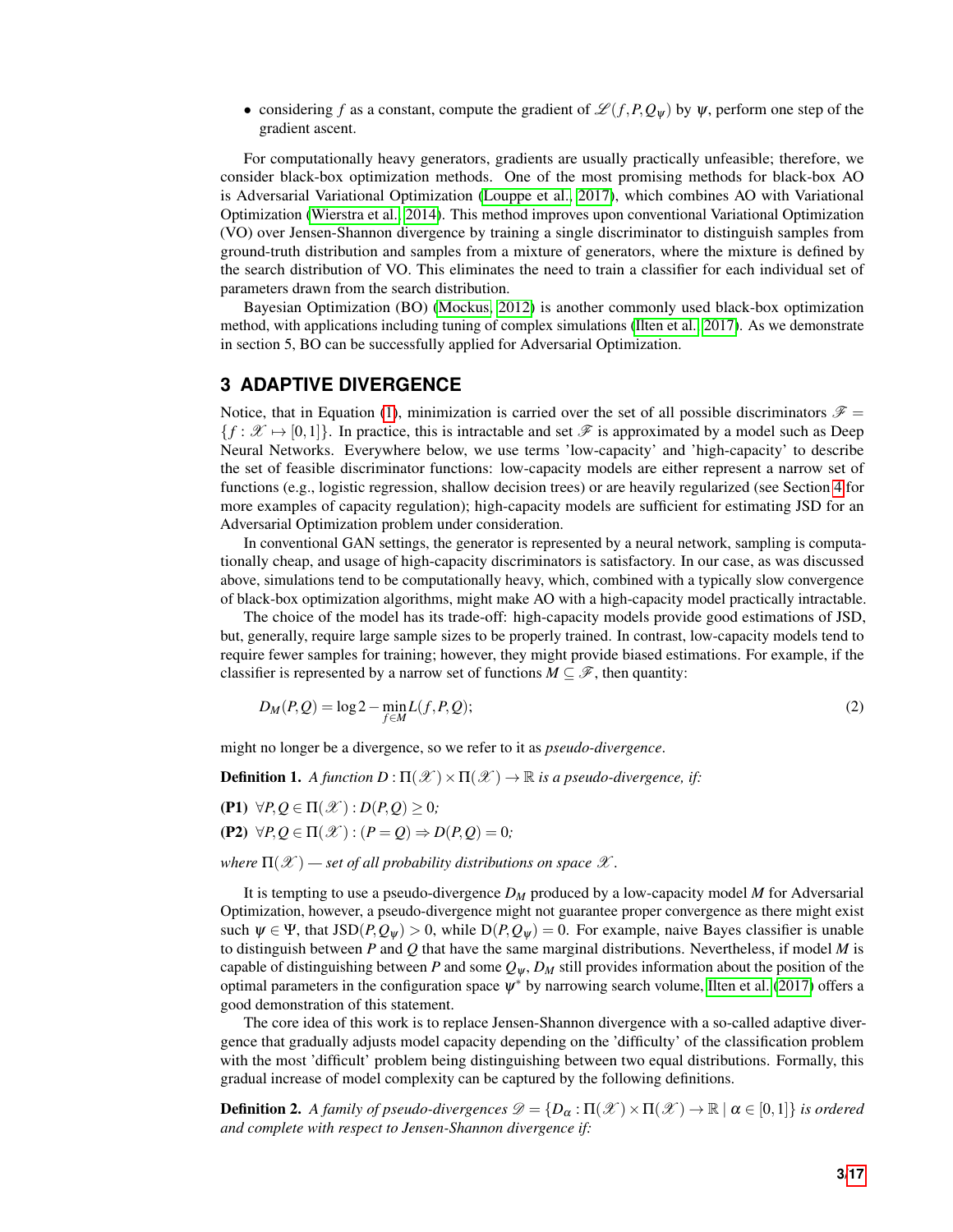- <span id="page-3-5"></span>**(D0)**  $D_{\alpha}$  *is a pseudo-divergence for all*  $\alpha \in [0,1]$ *;*
- <span id="page-3-4"></span> $($ **D1** $)$   $\forall P,Q \in \Pi(\mathscr{X}) : \forall 0 \leq \alpha_1 < \alpha_2 \leq 1 : D_{\alpha_1}(P,Q) \leq D_{\alpha_2}(P,Q);$
- <span id="page-3-3"></span> $(D2) \ \forall P, Q \in \Pi(\mathcal{X}) : D_1(P, Q) = \text{JSD}(P, Q).$

There are numerous ways to construct a complete and ordered w.r.t. JSD family of pseudo-divergences. In the context of Adversarial Optimization, we consider the following three methods. The simplest one is to define a nested family of models  $\mathcal{M} = \{M_\alpha \subseteq \mathcal{F} \mid \alpha \in [0,1]\},$  (e.g., by changing number of hidden units of a neural network), then use pseudo-divergence [\(2\)](#page-2-0) to form a desired family.

Alternatively, for a parameterized model  $M = \{f(\theta, \cdot) | \theta \in \Theta\}$ , one can use a regularization  $R(\theta)$  to control 'capacity' of the model:

<span id="page-3-0"></span>
$$
D_{\alpha}(P,Q) = \log 2 - L(f(\theta^*, \cdot), P, Q);
$$
  
\n
$$
\theta^* = \underset{\theta \in \Theta}{\arg \min} L(f(\theta, \cdot), P, Q) + c(1 - \alpha) \cdot R(\theta);
$$
\n(3)

where  $c : [0,1] \rightarrow [0,+\infty)$  is a strictly increasing function and  $c(0) = 0$ .

The third, boosting-based method is applicable for a discrete approximation:

<span id="page-3-1"></span>
$$
D_{c(i)}(P,Q) = \log 2 - L(F_i, P,Q);
$$
  
\n
$$
F_i = F_{i-1} + \rho \cdot \underset{f \in B}{\text{arg min}} L(F_{i-1} + f, P, Q);
$$
  
\n
$$
F_0 \equiv \frac{1}{2};
$$
\n(4)

where:  $\rho$  — learning rate, *B* — base estimator,  $c : \mathbb{Z}_+ \to [0,1]$  — a strictly increasing function for mapping ensemble size onto  $\alpha \in [0,1]$ .

Although Definition [2](#page-2-1) is quite general, in this paper, we focus on families of pseudo-divergence produced in the manner similar to the examples above. All these examples introduce a classification algorithm parameterized by  $\alpha$ , then define pseudo-divergences  $D_{\alpha}$  by substituting the optimal discriminator in Equation [\(1\)](#page-1-1) with the discriminator trained in accordance with this classification algorithm with the parameter  $\alpha$ . Of course, one has to make sure that the resulting family of pseudo-divergences is ordered and complete w.r.t. Jensen-Shannon divergence. Appendix [B](#page-15-0) provides formal definitions and proofs for the examples above.

With this class of pseudo-divergences in mind, we refer to  $\alpha$  as capacity of the pseudo-divergence  $D_{\alpha} \in \mathcal{D}$  relative to the family  $\mathcal{D}$ , or simply as capacity if the family  $\mathcal{D}$  is clear from the context. In the examples above, capacity of pseudo-divergence is directly linked to the capacity of underlying discriminator models: to the size of the model in equation [\(2\)](#page-2-0), to the strength of the regularization in equation [\(3\)](#page-3-0) (which, similar to the previous case, effectively restricts the size of the set of feasible models) or to the size of the ensemble for a boosting-based family of divergences in equation [\(4\)](#page-3-1).

Finally, we introduce a function that combines a family of pseudo-divergences into a single divergence.

**Definition 3.** If a family of pseudo-divergences  $\mathscr{D} = \{D_{\alpha} \mid \alpha \in [0,1]\}$  is ordered and complete with *respect to Jensen-Shannon divergence, then adaptive divergence*  $AD_{\mathscr{D}}$  *produced by*  $\mathscr{D}$  *is defined as:* 

<span id="page-3-2"></span>
$$
AD_{\mathscr{D}}(P,Q) = \inf \{ D_{\alpha}(P,Q) \mid D_{\alpha}(P,Q) \ge (1-\alpha)\log 2 \}.
$$
 (5)

We omit index in AD<sub> $\circ$ </sub> when the family  $\circ$  is clear from the context or is not important.

Note, that due to property (D1),  $D_{\alpha}(P,Q)$  is a non-decreasing function of  $\alpha$ , while  $(1-\alpha)\log 2$  is a strictly decreasing one. Hence, if family  $\mathscr D$  is such that for any two distributions *P* and  $Q D_{\alpha}(P,Q)$  is continuous w.r.t.  $\alpha$ , equation [\(5\)](#page-3-2) can be simplified:

$$
AD_{\mathscr{D}}(P,Q) = D_{\alpha^*}(P,Q),\tag{6}
$$

where  $\alpha^*$  is the root of the following equation:

$$
D_{\alpha}(P,Q) = (1 - \alpha)\log 2. \tag{7}
$$

A general procedure for computing  $AD_{\mathscr{D}}$  for this case is outlined in algorithm [1.](#page-4-1)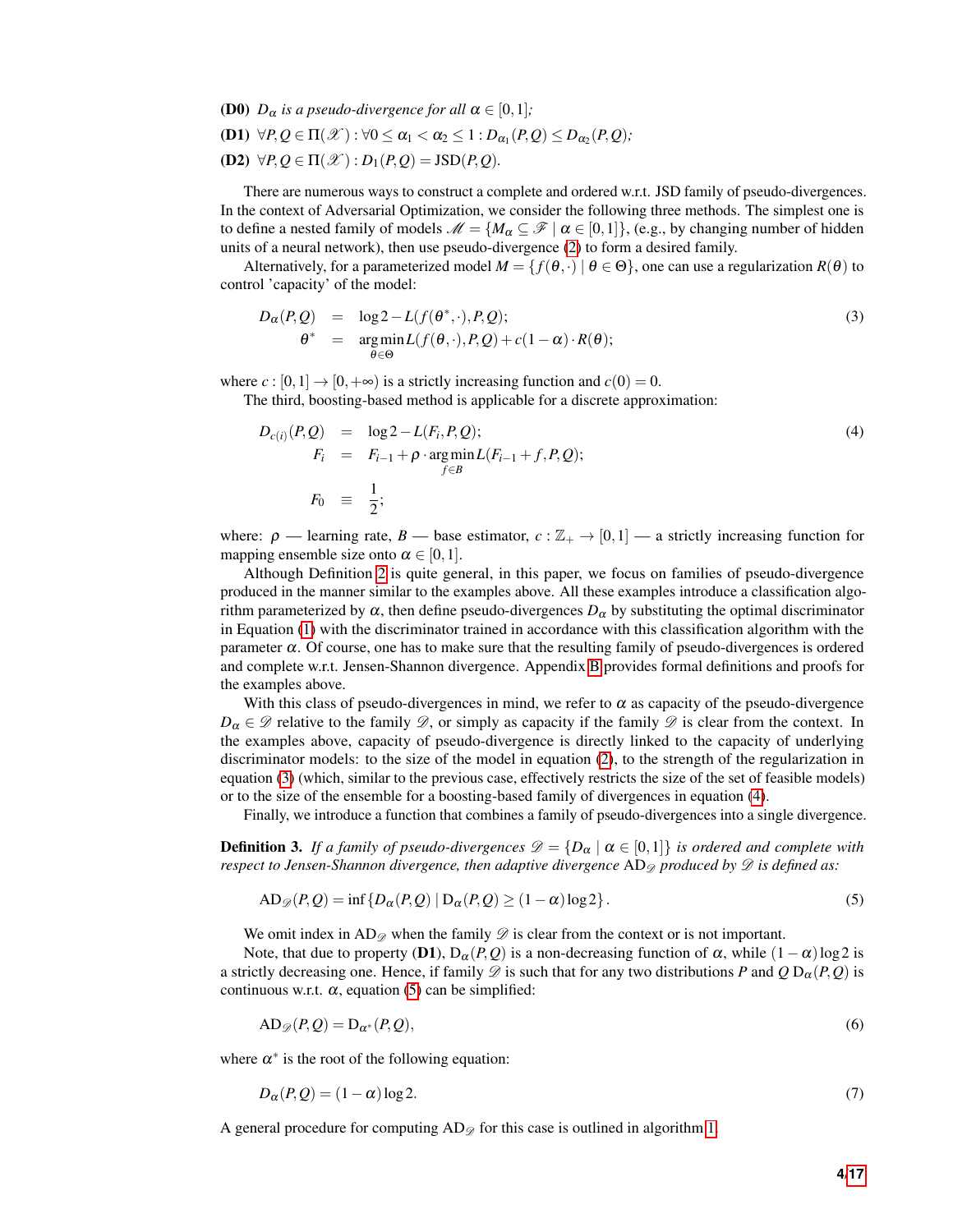#### <span id="page-4-1"></span>Algorithm 1 General procedure for computing an adaptive divergence by grid search

**Require:**  $\mathcal{D} = \{D_{\alpha} \mid \alpha \in [0,1]\}$  — ordered and complete w.r.t. Jensen-Shannon divergence family of pseudo-divergences;  $\varepsilon$  — tolerance;  $P, Q$  — input distributions  $\alpha \leftarrow 0;$ while  $D_{\alpha}(P,Q) < (1-\alpha)\log 2$  do  $\alpha \leftarrow \alpha + \varepsilon$ end while return  $D_{\alpha}(P,Q)$ 

Intuitively, an adaptive divergence  $AD_{\emptyset}$  switches between members of  $\mathscr{D}$  depending on the 'difficulty' of separating *P* and *Q*. For example, consider family  $\mathscr{D}$  produced by equation [\(3\)](#page-3-0) with a high-capacity neural network as model *M* and *l*<sup>2</sup> regularization *R* on its weights. For a pair of distant *P* and *Q*, even a highly regularized network is capable of achieving low cross-entropy loss and, therefore,  $AD_{\mathscr{D}}$  takes values of the pseudo-divergence based on such network. As distribution *Q* moves close to *P*, AD<sub> $\mathscr{D}$  lowers</sub> the regularization coefficient, effectively increasing the capacity of the underlying model.

The idea behind adaptive divergences can be viewed from a different angle. Given two distributions *P* and *Q*, it scans producing family of pseudo-divergences, starting from  $\alpha = 0$  (the least powerful pseudo-divergence), and if some pseudo-divergence reports high enough value, it serves as a 'proof' of differences between *P* and *Q*. If all pseudo-divergences from the family  $\mathscr D$  report 0, then *P* and *Q* are equal almost everywhere as the family always includes JSD as a member. Formally, this intuition can be expressed with the following theorem.

**Theorem [1.](#page-14-4)** If  $AD_{\mathcal{D}}$  is an adaptive divergence produced by a ordered and complete with respect to *Jensen-Shannon divergence family of pseudo-divergences* D*, then for any two distributions P and Q:*  $JSD(P, Q) = 0$  *if and only if*  $AD(P, Q) = 0$ *.* 

A formal proof of Theorem [1](#page-14-4) can be found in Appendix [A.](#page-14-5) Combined with the observation that  $AD(P, Q) \geq 0$  regardless of *P* and *Q*, the theorem states that AD is a divergence in the same sense as JSD. This, in turn, allows the use of adaptive divergences as a replacement for Jensen-Shannon divergence in Adversarial Optimization.

As can be seen from the definition, adaptive divergences are designed to utilize low-capacity pseudodivergences (with underlying low-capacity models) whenever it is possible: for a pair of distant *P* and *Q* one needs to train only a low-capacity model to estimate AD, using the most powerful model only to prove equality of distributions. As low-capacity models generally require fewer samples for training, AD allows an optimization algorithm to run for more iterations within the same time restrictions.

Properties of AD<sub> $\alpha$ </sub> highly depend on the family  $\mathscr{D}$ , and choice of the latter might either negatively or positively impact convergence of a particular optimization algorithm. Figure [1](#page-5-0) demonstrates both cases: here, we evaluate JSD and four variants of  $AD_{\mathscr{D}}$  on two synthetic examples. In each example, the generator produces a rotated version of the ground-truth distribution and is parameterized by the angle of rotation (ground-truth distributions and examples of generator distributions are shown in Fig. [1a](#page-5-0) and Fig. [1d\)](#page-5-0). In Fig. [1b](#page-5-0) and Fig. [1c](#page-5-0) AD shows behaviour similar to that of JSD (both being monotonous and maintaining a significant slope in the respective ranges). In Fig. [1e,](#page-5-0) both variants of AD introduce an additional local minimum, which is expected to impact convergence of gradient-based algorithms negatively. In contrast, in Fig. [1f](#page-5-0) neural-network-based AD with  $l_2$  regularization stays monotonous in the range  $[0, \pi/2]$  and keeps a noticeable positive slope, in contrast to saturated JSD. The positive slope is expected to improve convergence of gradient-based algorithms and, possibly, some variants of Bayesian Optimization. In contrast, neural-network-based AD with dropout regularization behaves in a manner similar to adaptive divergences in Fig. [1e.](#page-5-0)

## <span id="page-4-0"></span>**4 IMPLEMENTATION**

A general algorithm for computing an adaptive divergence is presented in Algorithm [1.](#page-4-1) This algorithm might be an expensive procedure as the algorithm probes multiple pseudo-divergences, and for each of these probes, generally, a model needs to be trained from scratch. However, two of the most commonly used machine learning models, boosting-based methods [\(Friedman, 2001\)](#page-13-13) and Neural Networks, allow for more efficient estimation algorithms due to the iterative nature of training procedures for such models.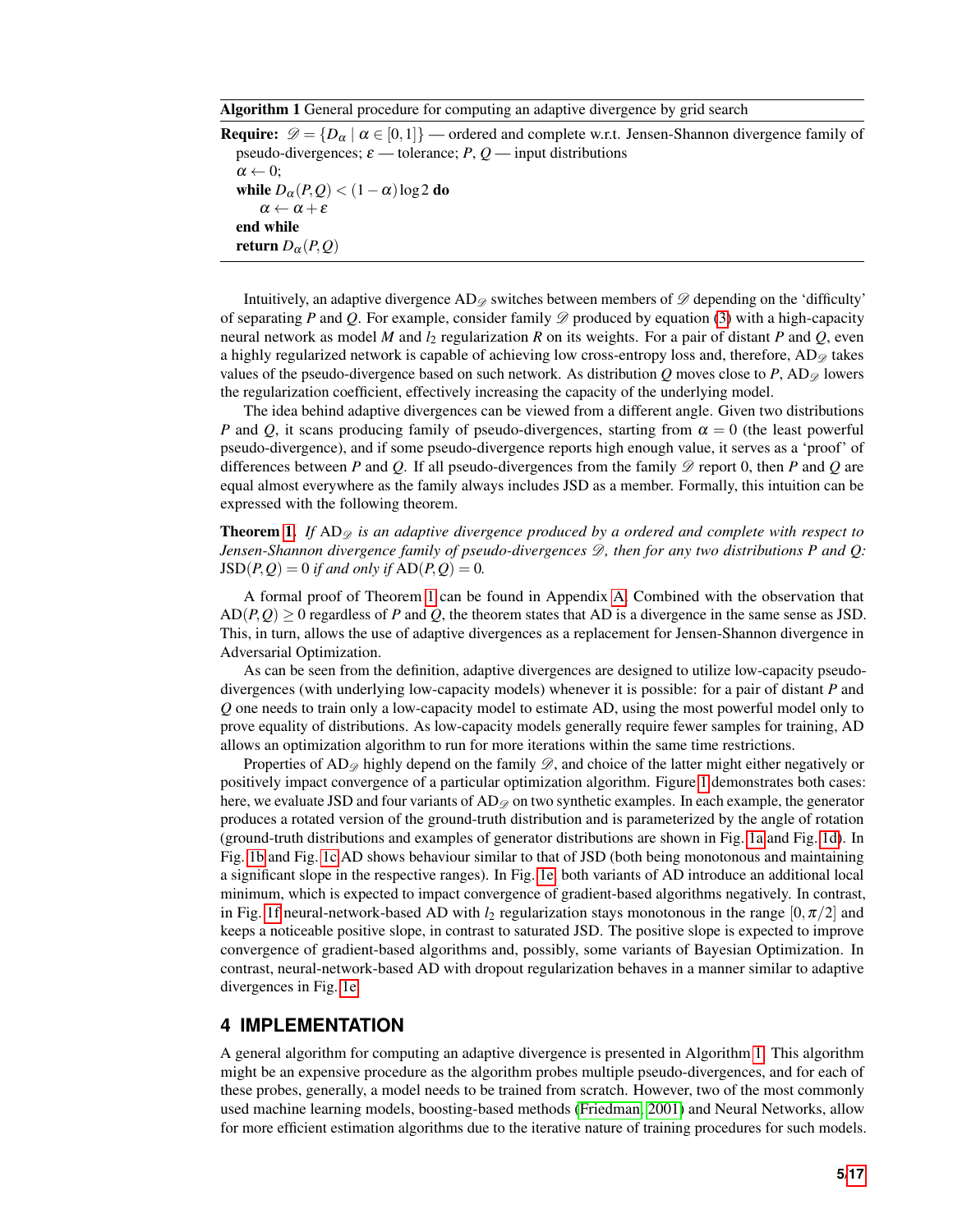<span id="page-5-0"></span>

**Figure 1.** Synthetic examples. (a) and (d): ground-truth distributions and example configurations of generators. Both generators are rotated versions of the corresponding ground-truth distributions. (b) and (e): JSD — Jensen-Shannon divergences estimated by Gradient Boosted Decision Trees with 500 trees of depth 3 (b), 100 trees of depth 3 (e); linear AD and logarithmic AD — adaptive divergences based on the same models as JSD with linear and logarithmic capacity functions, dashed lines represent some pseudo-divergences from the families producing adaptive divergences. (c) and (f): JSD — Jensen-Shannon divergences estimated by fully-connected Neural Networks with one hidden layer with 64 units (c) and 32 units (f); AD, dropout and AD, *l*<sup>2</sup> — adaptive divergences based on the same architectures as the one for JSD, with dropout and *l*<sup>2</sup> regularizations; dashed line represent some of pseudo-divergences from the dropout-produced family. See section [4](#page-4-0) for the implementation details.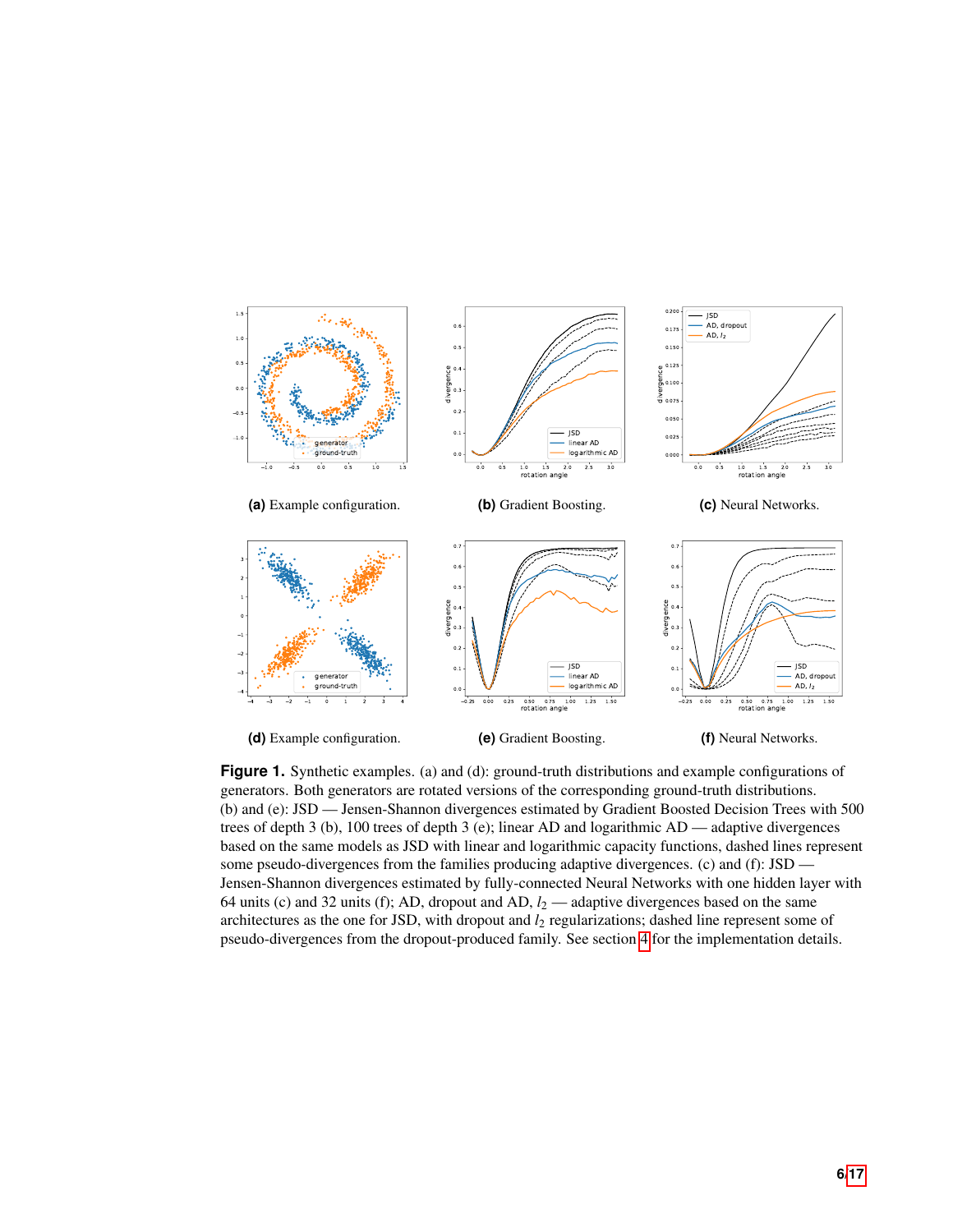#### <span id="page-6-0"></span>Algorithm 2 Boosted adaptive divergence

**Require:**  $X_P$ ,  $X_Q$  — samples from distributions *P* and *Q*, *B* — base estimator training algorithm, *N* maximal size of the ensemble,  $c : \mathbb{Z}_+ \to [0,1]$  — capacity function;  $\rho$  — learning rate;  $F_0 \leftarrow 1/2$  $i \leftarrow 0$  $L_0 \leftarrow \log 2$ for  $i = 1, \ldots, N$  do if  $L_i > c(i) \log 2$  then  $F_{i+1} \leftarrow F_i + \rho \cdot B(F_i, X_P, X_Q)$  $L_{i+1} \leftarrow L(F_{i+1}, X_P, X_Q)$  $i \leftarrow i+1$ else return log 2−*L<sup>i</sup>* end if end for return log 2−*L<sup>N</sup>*

#### **4.1 Gradient Boosted Decision Trees**

Gradient Boosted Decision Trees [\(Friedman, 2001\)](#page-13-13) (GBDT) and, generally, boosting-based methods, being ensemble methods, intrinsically produce an ordered and complete with respect to Jensen-Shannon divergence family of pseudo-divergences in the manner similar to equation [\(4\)](#page-3-1). This allows for an efficient AD estimation procedure shown by algorithm [2.](#page-6-0) Here, the number of base estimators serves as capacity of pseudo-divergences, and mapping to  $\alpha \in [0,1]$  is defined through an increasing capacity function  $c: \mathbb{Z}_+ \to [0,1]$ <sup>[3](#page-6-1)</sup>.

In our experiments, for ensembles of maximal size *N*, we use the following capacity functions:

<span id="page-6-3"></span>linear capacity: 
$$
c(i) = c_0 \frac{i}{N}
$$
; (8)

logarithmic capacity: 
$$
c(i) = c_0 \frac{\log(i+1)}{\log(N+1)}
$$
. (9)

Notice, however, that Equation [\(4\)](#page-3-1) defines a discrete variant of AD, which most certainly will result in a discontinuous function<sup>[4](#page-6-2)</sup>. This effect can be seen on Fig. [1e.](#page-5-0)

#### **4.2 Neural Networks**

There is a number of ways to regulate the capacity of a neural network, in this work, we use wellestablished dropout regularization with rescaling of layers' outputs (similar to weight rescaling suggested by [Srivastava et al.](#page-14-6) [\(2014\)](#page-14-6)). It is clear that setting dropout probability *p* to 0 results in an unregularized network, while  $p = 1$  effectively restricts classifier to a constant output and intermediate values of  $p$ produce models in between these extreme cases. Additionally, we examine *l*<sup>2</sup> regularization on network weights. We use a linear capacity function for dropout regularization:  $c(\alpha) = 1 - \alpha$ , and a logarithmic one for  $l_2$  regularization:  $c(\alpha) = -\log(\alpha)$ .

In our experiments, we observe that unregularized networks require significantly more samples to be properly trained than regularized ones. We suggest to use additional independent regularization, in this work, following [Louppe et al.](#page-13-4) [\(2017\)](#page-13-4) we use gradient regularization *R*<sup>1</sup> suggested by [Mescheder et al.](#page-13-7) [\(2018\)](#page-13-7). Note, that a discriminator trained with such regularization no longer produces JSD estimations. Nevertheless, the resulting function is a proper divergence [\(Mescheder et al., 2018\)](#page-13-7), and all results in this work still hold with respect to such divergences.

To produce a family of pseudo-divergences, the proposed algorithm varies the strength of the regularization depending on the current values of the cross-entropy. The values of the loss function are estimated with exponential moving average over losses on mini-batches during iterations of Stochastic Gradient Descent, with the idea that, for slowly changing loss estimations and small enough learning rate, network

<span id="page-6-2"></span><span id="page-6-1"></span><sup>&</sup>lt;sup>3</sup>Technically, this function should be extended on [0, + $\infty$ ) to be in agreement with definition 2.

<sup>&</sup>lt;sup>4</sup>Note, that introducing a continuous approximation of the ensemble by, for example, varying learning rate for the last base estimator in the current ensemble from 0 to  $\rho$ , eliminates discontinuity of AD.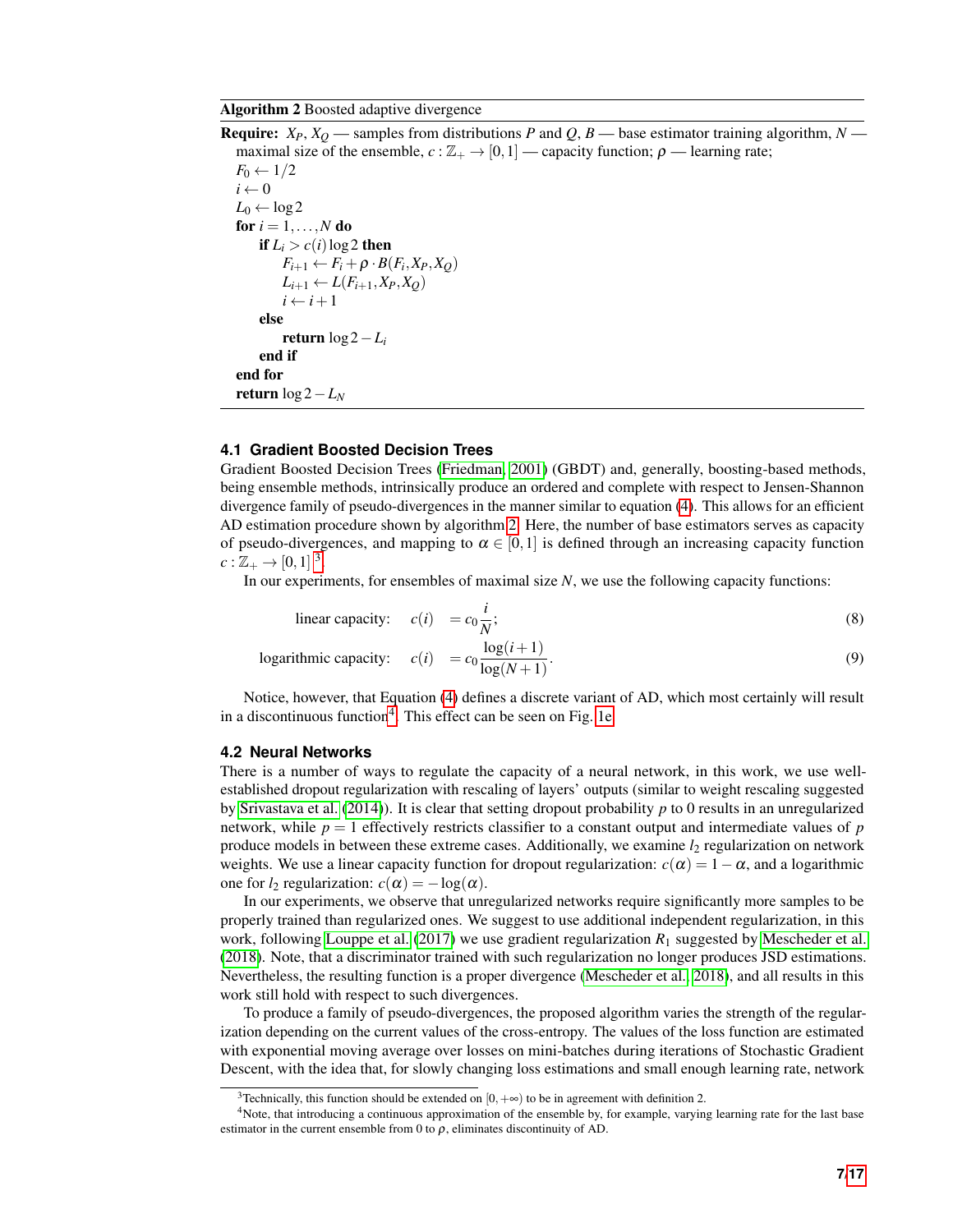training should converge [\(Liu et al., 2018\)](#page-13-14). We find that initializing exponential moving average with log 2, which corresponds to the absent regularization, works best. The proposed procedure is outlined in algorithms [3](#page-7-0) and [4.](#page-7-1)

<span id="page-7-0"></span>Algorithm 3 Adaptive divergence estimation by a dropout-regularized neural network

```
Require: X_P, X_Q — samples from distributions P and Q;
```

```
f_{\theta}: \mathcal{X} \times \mathbb{R} \to \mathbb{R} — neural network with parameters \theta \in \Theta, the second argument represents dropout
probability and is zero if unspecified; c — capacity function;
\rho — exponential average coefficient;
\beta — coefficient for R_1 regularization;
\gamma — learning rate of SGD.
L_{\text{acc}} \leftarrow \log 2while not converged do
     x_P \leftarrow sample(X<sub>P</sub>)
     x_Q \leftarrow sample(X_Q)
      \zeta \leftarrow c \left(1 - \frac{L_{\text{acc}}}{\log 2}\right)g_0 \leftarrow \nabla_{\theta} L(f_{\theta}(\cdot,\zeta), x_P, x_Q)g_1 \leftarrow \nabla_{\theta} || \nabla_{\theta} f_{\theta}(x_P) ||^2L_{\text{acc}} \leftarrow \rho \cdot L_{\text{acc}} + (1 - \rho) \cdot L(f_{\theta}, x_P, x_Q)\theta \leftarrow \theta - \gamma (g_0 + \beta g_1)end while
return \log 2 - L(f_\theta, X_P, X_Q)
```
<span id="page-7-1"></span>Algorithm 4 Adaptive divergence estimation by a regularized neural network

**Require:**  $X_P$ ,  $X_Q$  — samples from distributions *P* and *Q*;  $f_{\theta}: \mathscr{X} \to \mathbb{R}$  — neural network with parameters  $\theta \in \Theta$ ;  $R: \Theta \to \mathbb{R}$  — regularization function; *c* — capacity function;  $\rho$  — exponential average coefficient;  $\beta$  — coefficient for  $R_1$  regularization;  $\gamma$  — learning rate of SGD.  $L_{\text{acc}} \leftarrow \log 2$ while not converged do  $x_P \leftarrow$  sample(*X<sub>P</sub>*)  $x_Q \leftarrow$  sample(*XQ*)  $\zeta \leftarrow c \left(1 - \frac{L_{\text{acc}}}{\log 2}\right)$  $g_0 \leftarrow \nabla_{\theta} \left[ L(f_{\theta}, x_P, x_Q) + \zeta \cdot R(f_{\theta}) \right]$  $g_1 \leftarrow \nabla_{\theta} || \nabla_{\theta} f_{\theta}(x_P) ||^2$  $L_{\text{acc}} \leftarrow \rho \cdot L_{\text{acc}} + (1 - \rho) \cdot L(f_{\theta}, x_P, x_Q)$  $\theta \leftarrow \theta - \gamma (g_0 + \beta g_1)$ end while **return** log 2 − *L*( $f_{\theta}$ , $X_{P}$ , $X_{Q}$ )

## **5 EXPERIMENTS**

We evaluate the performance of adaptive divergences with two black-box optimization algorithms, namely Bayesian Optimization and Adversarial Variational Optimization<sup>[5](#page-7-2)</sup>. As computational resources spent by simulators are of our primary concern, we measure convergence of Adversarial Optimization with respect to the number of samples generated by the simulation. Each task is presented by a parametrized generator,

<span id="page-7-2"></span><sup>5</sup>Code of the experiments is available at <https://github.com/HSE-LAMBDA/rapid-ao/>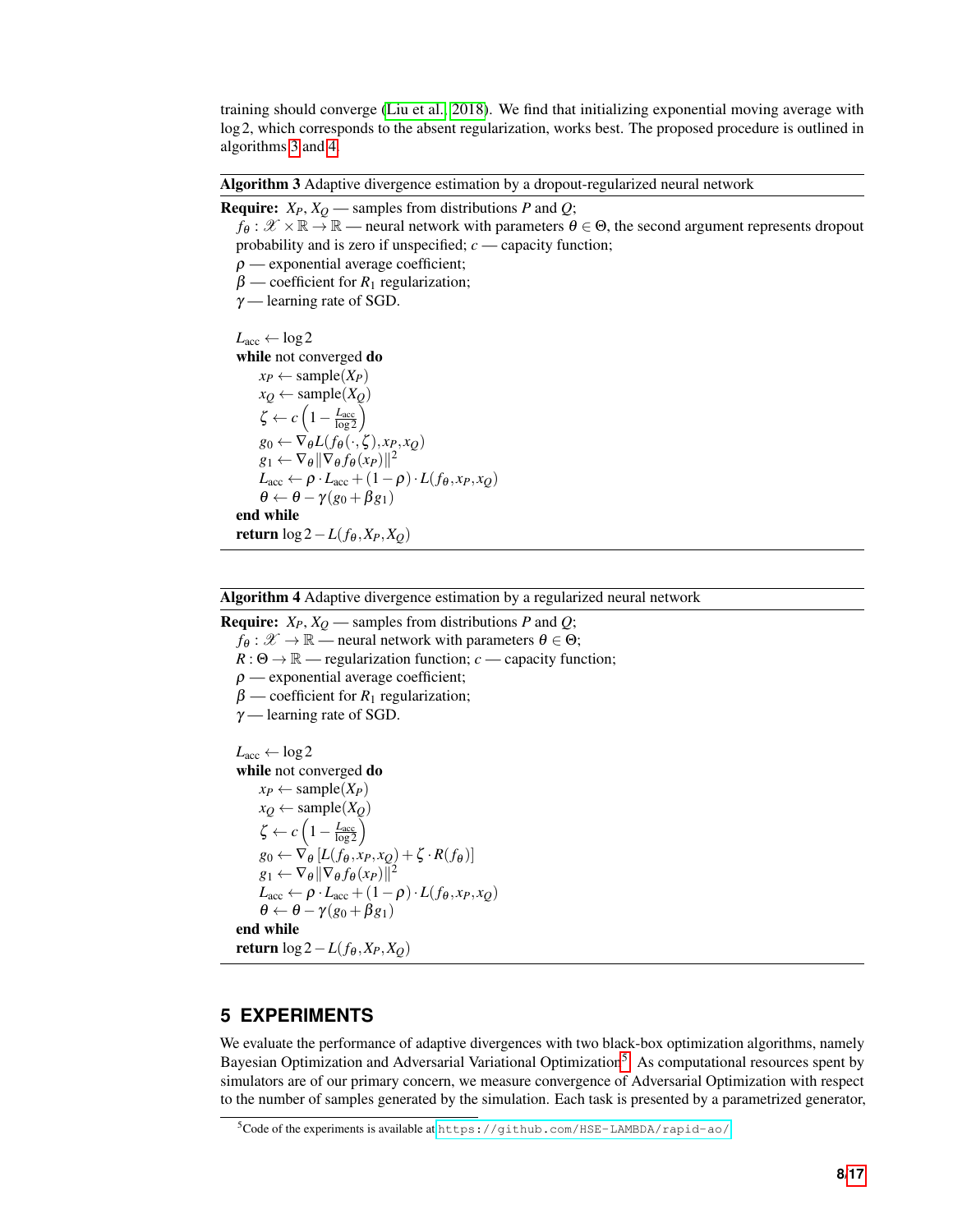'real-world' samples are drawn from the same generator with some nominal parameters. Optimization algorithms are expected to converge to these nominal parameters.

To measure the number of samples required to estimate a divergence, we search for the minimal number of samples such that the difference between train and validation losses is within  $10^{-2}$  for Gradient Boosted Decision Trees and  $5 \cdot 10^{-2}$  for Neural Networks<sup>[6](#page-8-0)</sup>. As a significant number of samples is involved in loss estimation, for simplicity, we ignore uncertainties associated with finite sample sizes. For GBDT, we utilize a bisection root-finding routine to reduce time spent on retraining classifiers; however, for more computationally expensive simulators, it is advised to gradually increase the size of the training set until the criterion is met.

As the performance of Bayesian Optimization is influenced by choice of the initial points (in our experiments, 5 points uniformly drawn from the search space), each experiment involving Bayesian Optimization is repeated 100 times, and aggregated results are reported.

#### **5.1 XOR-like synthetic data**

This task repeats one of the synthetic examples presented in Fig. [1d:](#page-5-0) ground truth distribution is an equal mixture of two Gaussian distributions, the generator produces a rotated version of the ground-truth distribution with the angle of rotation being the single parameter of the generator. The main goal of this example is to demonstrate that, despite significant changes in the shape of the divergence, global optimization algorithms, like Bayesian Optimization, can still benefit from the fast estimation procedures offered by adaptive divergences.

For this task, we use an adaptive divergence based on Gradient Boosted Decision Trees (100 trees with the maximal depth of 3) with linear and logarithmic capacity functions given by Equations [\(8\)](#page-6-3) and [\(9\)](#page-6-3) and  $c_0 = 1/4$ . Gaussian Process Bayesian Optimization with Matern kernel ( $v = 3/2$  and scaling from [10<sup>-3</sup>, 10<sup>3</sup>] automatically adjusted by Maximum Likelihood fit) is employed as optimizer.

Convergence of the considered divergences is shown in Fig. [2.](#page-9-0) As can be seen from the results, given the same budget, both variants of adaptive divergence converge on parameters around an order of magnitude closer to the optimum than traditional JSD. Notice, that initial rapid progress slows as optimizer approaches the optimum, and the slope of the curves becomes similar to that of JSD: this can be explained by AD approaching JSD as probed distributions become less distinguishable from the ground-truth one.

#### **5.2 Pythia hyper-parameter tuning**

This task is introduced by [Ilten et al.](#page-13-10) [\(2017\)](#page-13-10) and involves tuning hyper-parameters of the Pythia event generator, a high-energy particle collision simulation used at CERN. For this task, electron-positron collision are simulated at a center-of-mass energy 91.2 GeV, the nominal parameters of Pythia generator are set to the values of the Monash tune [\(Skands et al., 2014\)](#page-14-7). Various physics-motivated statistics of events are used as observables, with a total of more than 400 features. The same statistics were originally used to obtain the Monash tune. For the purposes of this work, we consider one hyper-parameter, namely alphaSValue, with the nominal value of 0.1365 and search range [0.06,0.25].

We repeat settings of the experiment described by [Ilten et al.](#page-13-10) [\(2017\)](#page-13-10), with the only difference, that observed statistics are collected on the per-event basis instead of aggregating them over multiple events. We employ Gradient Boosting over Oblivious Decision Trees (CatBoost implementation [\(Prokhorenkova](#page-13-15) [et al., 2018\)](#page-13-15)) with 100 trees of depth 3 and other parameters set to their default values. We use Gaussian Process Bayesian Optimization with Matern kernel ( $v = 3/2$  and scaling from  $[10^{-3}, 10^3]$  automatically adjusted by Maximum Likelihood fit) as optimizer. Comparison of unmodified Jensen-Shannon divergence with adaptive divergences with linear and logarithmic capacity functions (defined by Equations [\(8\)](#page-6-3) and [\(9\)](#page-6-3) and  $c_0 = 1/4$ ) presented on Fig. [3.](#page-10-0)

Results indicate that, given the same budget, Bayesian Optimization over adaptive divergences yields solutions about an order of magnitude closer to the nominal value than Jensen-Shannon divergence. Additionally, notice that the slope of the convergence curves for AD gradually approaches that of AD as the proposal distributions become closer to the ground-truth one.

<span id="page-8-0"></span> $6$ This procedure requires generating additional validation set of the size similar to that of the training set, which might be avoided by, e.g., using Bayesian inference, or cross-validation estimates.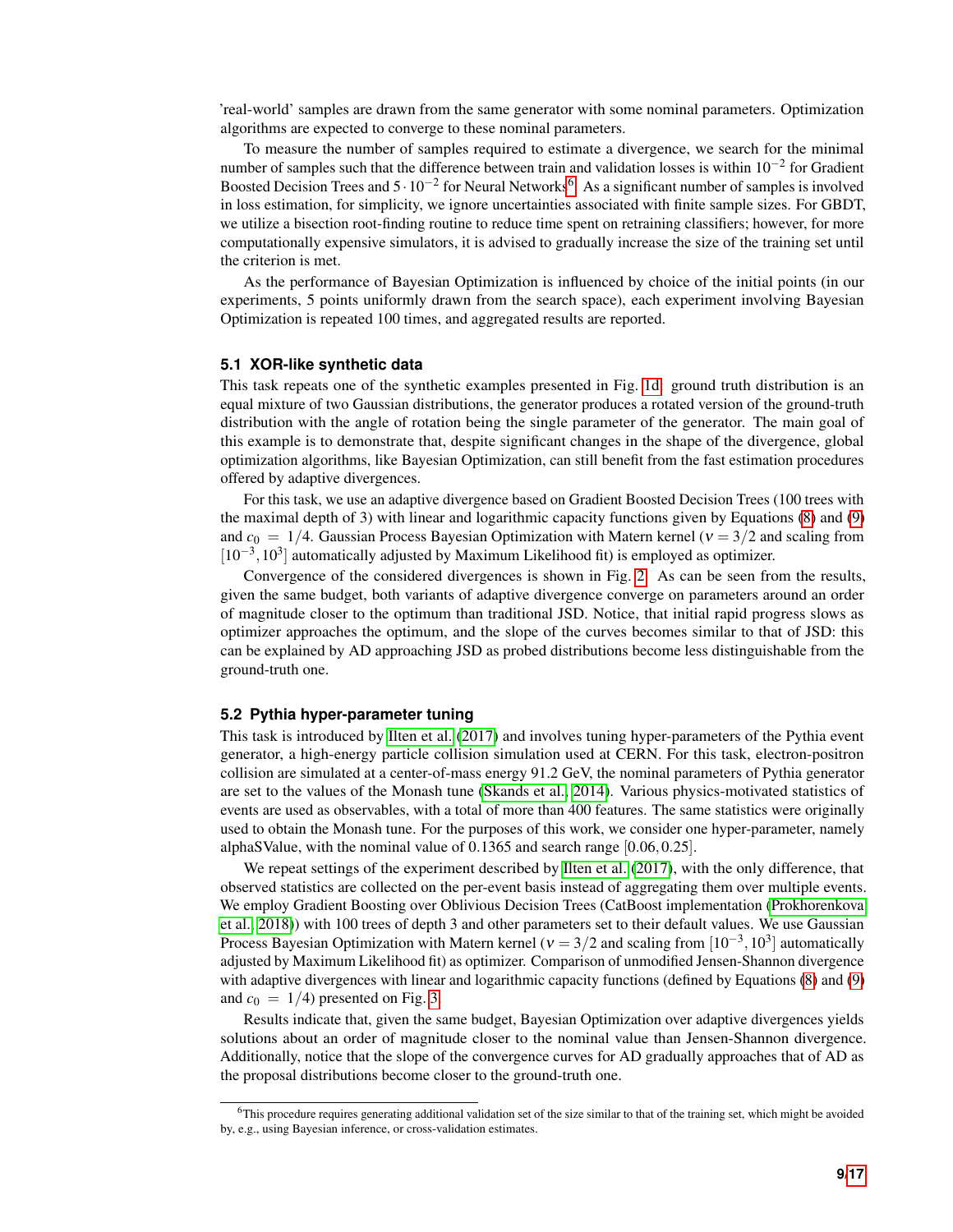<span id="page-9-0"></span>

**Figure 2.** XOR-like synthetic example, Gradient Boosted Decision Trees. Convergence of Bayesian Optimization on: Jensen-Shannon divergence (marked as JSD), adaptive divergences with a linear capacity function (marked as linear AD), and a logarithmic capacity function (logarithmic AD). Each experiment was repeated 100 times; curves are interpolated, median curves are shown as solid lines, bands indicate first and third quartiles.

#### <span id="page-9-1"></span>**5.3 Pythia-alignment**

In order to test the performance of adaptive divergences with Adversarial Variational Optimization, we repeat the Pythia-alignment experiment suggested by [Louppe et al.](#page-13-4) [\(2017\)](#page-13-4). The settings of this experiment are similar to the previous one. In this experiment, however, we consider a detector represented by a  $32 \times 32$  spherical grid with cells uniformly distributed in pseudorapidity  $v \in [-5,5]$  and azimuthal angle  $\phi \in [-\pi,\pi]$  space. Each cell of the detector records the energy of particles passing through it. The detector has 3 parameters: *x*, *y*,*z*-offsets of the detector center relative to the collision point, where *z*-axis is placed along the beam axis, the nominal offsets are zero, and the initial guess is  $(0.75, 0.75, 0.75)$ . Fig. [4](#page-11-0) shows averaged detector responses for the example configurations and samples from each of these configurations.

For this task, a 1-hidden-layer Neural Network with 32 hidden units and ReLU activation function is employed. *R*<sup>1</sup> regularization, proposed by [Mescheder et al.](#page-13-7) [\(2018\)](#page-13-7), with the coefficient 10, is used for the proposed divergences and the baseline. Adam optimization algorithm [\(Kingma and Ba, 2014\)](#page-13-16) with learning rate 10<sup>-2</sup> is used to perform updates of the search distribution. We compare the performance of two variants of adaptive divergence (dropout and  $l_2$  regularization) described in Section [4.](#page-4-0)

Results are shown in Fig. [5.](#page-12-0) Given the same budget, both variants of adaptive divergence show a significant acceleration in contrast to the baseline divergence with only  $R_1$  regularization. Note that the acceleration is even more pronounced in comparison to JSD estimated by an unregularized network: in our experiments, within the budget, we have not been able to consistently achieve the set level of agreement between train and test losses with the unregularized network.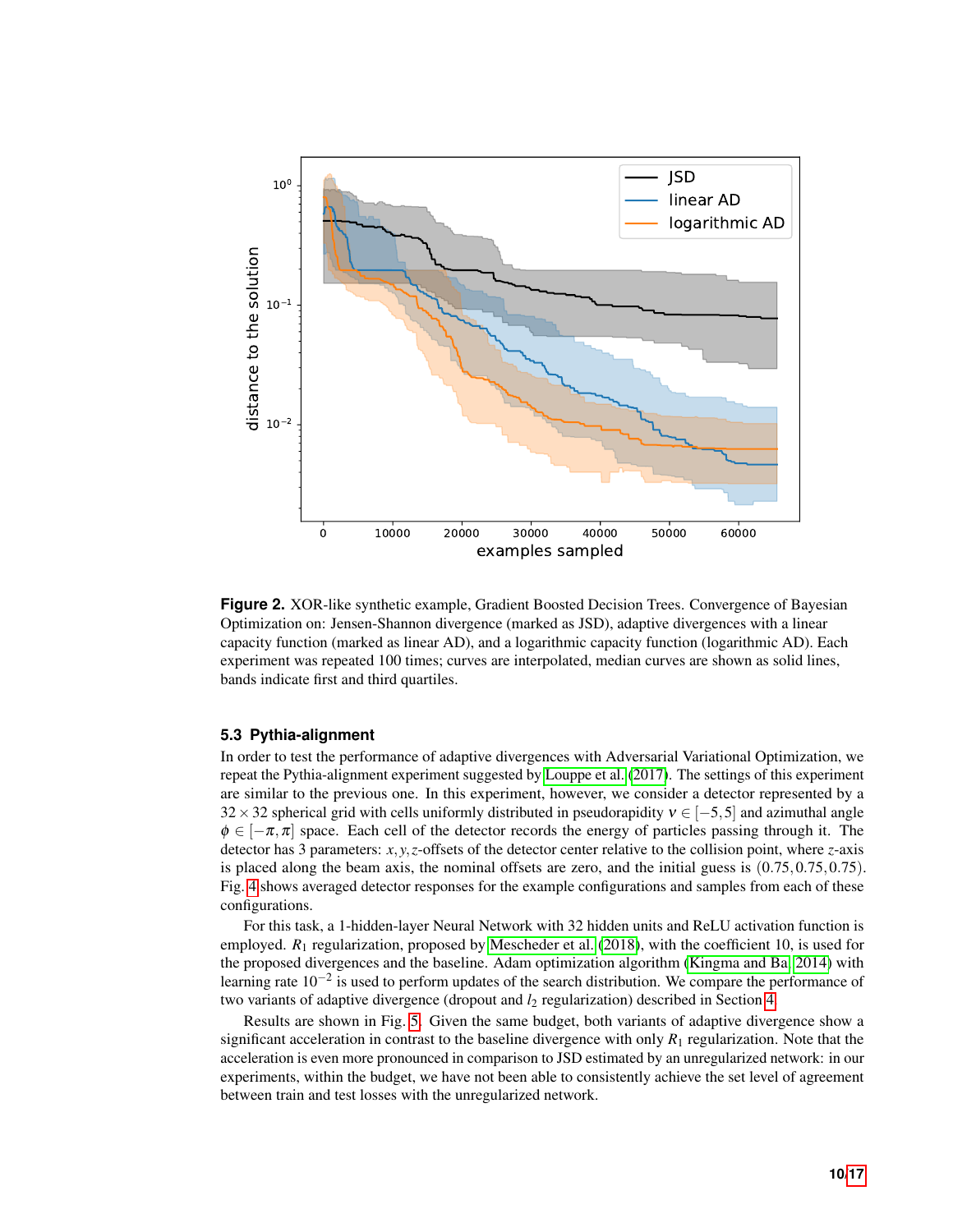<span id="page-10-0"></span>

**Figure 3.** Pythia hyper-parameter tuning, CatBoost. Convergence of Bayesian Optimization on: Jensen-Shannon divergence (marked as JSD), adaptive divergences with a linear capacity function (marked as linear AD) and a logarithmic capacity function (logarithmic AD). Each experiment was repeated 100 times, curves are interpolated, median curves are shown as solid lines, bands indicate 25th and 75th percentiles.

# **6 DISCUSSION**

To the best knowledge of the authors, this work is the first one that explicitly addresses computational costs of Adversarial Optimization for expensive generators. Interestingly, several recent developments, like Progressive GAN [\(Karras et al., 2017\)](#page-13-17) and ChainGAN [\(Hossain et al., 2018\)](#page-13-18), use multiple discriminators of increasing capacity; however, this is done mainly to compensate for the growing capacity of the generators and, probably, not for reducing computational cost.

Several recent papers propose improving stability of Adversarial Optimization by employing divergences other than Jensen-Shannon [\(Gulrajani et al., 2017;](#page-13-19) [Arjovsky et al., 2017;](#page-13-20) [Bellemare et al., 2017\)](#page-13-21). Note that all results in this paper also hold for any divergence that can be formulated as an optimization problem, including Wasserstein [\(Arjovsky et al., 2017\)](#page-13-20) and Cramer [\(Bellemare et al., 2017\)](#page-13-21) distances. It can be demonstrated by adjusting Definition 2 and repeating the proof of Theorem 1 for a new divergence; presented algorithms also require only minor adjustments.

Multiple works introduce regularization [\(Sønderby et al., 2016;](#page-14-8) [Arjovsky and Bottou, 2017;](#page-13-22) [Roth et al.,](#page-14-9) [2017;](#page-14-9) [Kodali et al., 2017;](#page-13-23) [Mescheder et al., 2018\)](#page-13-7) for improving stability and convergence of Adversarial Optimization. Most of the standard regularization methods can be used to regulate model capacity in an adaptive divergence. Also, one can use these regularization methods in addition to adaptive divergence as any discriminator-based regularization effectively produces a new type of divergence. Pythia-alignment experiment (section [5.3\)](#page-9-1) demonstrates it clearly, where we use  $R_1$  regularization with constant coefficient in addition to varying-strength dropout and  $l_2$  regularization.

Finally, we would like to stress that the properties of adaptive divergences highly depend on the underlying families of pseudo-divergences, and interaction between AD and various proposed regularization schemes is subject to future research.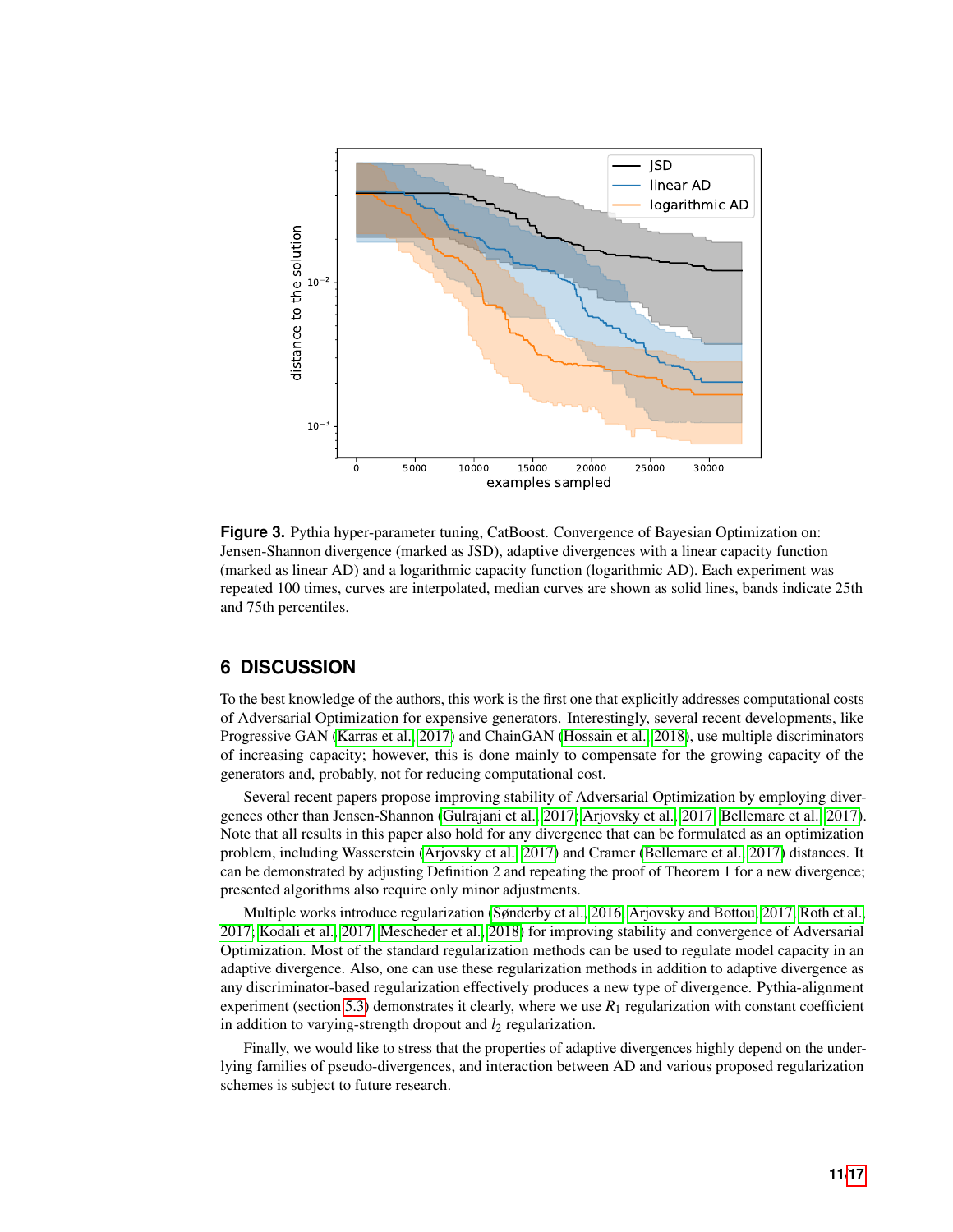<span id="page-11-0"></span>

**Figure 4.** Illustration of the Pythia-alignment task. (Top row, from left to right) aggregated events for zero offset (the nominal configuration), 0.25 offset along *x*-axis, *y*-axis and *z*-axis. (Bottom row) single-event examples from the corresponding configurations above.

# **7 CONCLUSION**

In this work, we introduce adaptive divergences, a family of divergences meant as an alternative to Jensen-Shannon divergence for Adversarial Optimization. Adaptive divergences generally require smaller sample sizes for estimation, which allows for a significant acceleration of Adversarial Optimization algorithms. These benefits were demonstrated on two fine-tuning problems involving Pythia event generator and two of the most popular black-box optimization algorithms: Bayesian Optimization and Variational Optimization. Experiments show that, given the same budget, adaptive divergences yield results up to an order of magnitude closer to the optimum than Jensen-Shannon divergence. Note, that while we consider physics-related simulations, adaptive divergences can be applied to any stochastic simulation.

Theoretical results presented in this work also hold for divergences other than Jensen-Shannon divergence.

# **ACKNOWLEDGMENTS**

We wish to thank Mikhail Hushchyn, Denis Derkach and Marceline Ivanovna for useful discussions and suggestions on the text.

# **FUNDING STATEMENT**

The research was carried out with the financial support of the Ministry of Science and Higher Education of Russian Federation within the framework of the Federal Target Program Research and Development in Priority Areas of the Development of the Scientific and Technological Complex of Russia for 2014-2020. Unique identifier RFMEFI58117X0023, agreement 14.581.21.0023 on 03.10.2017.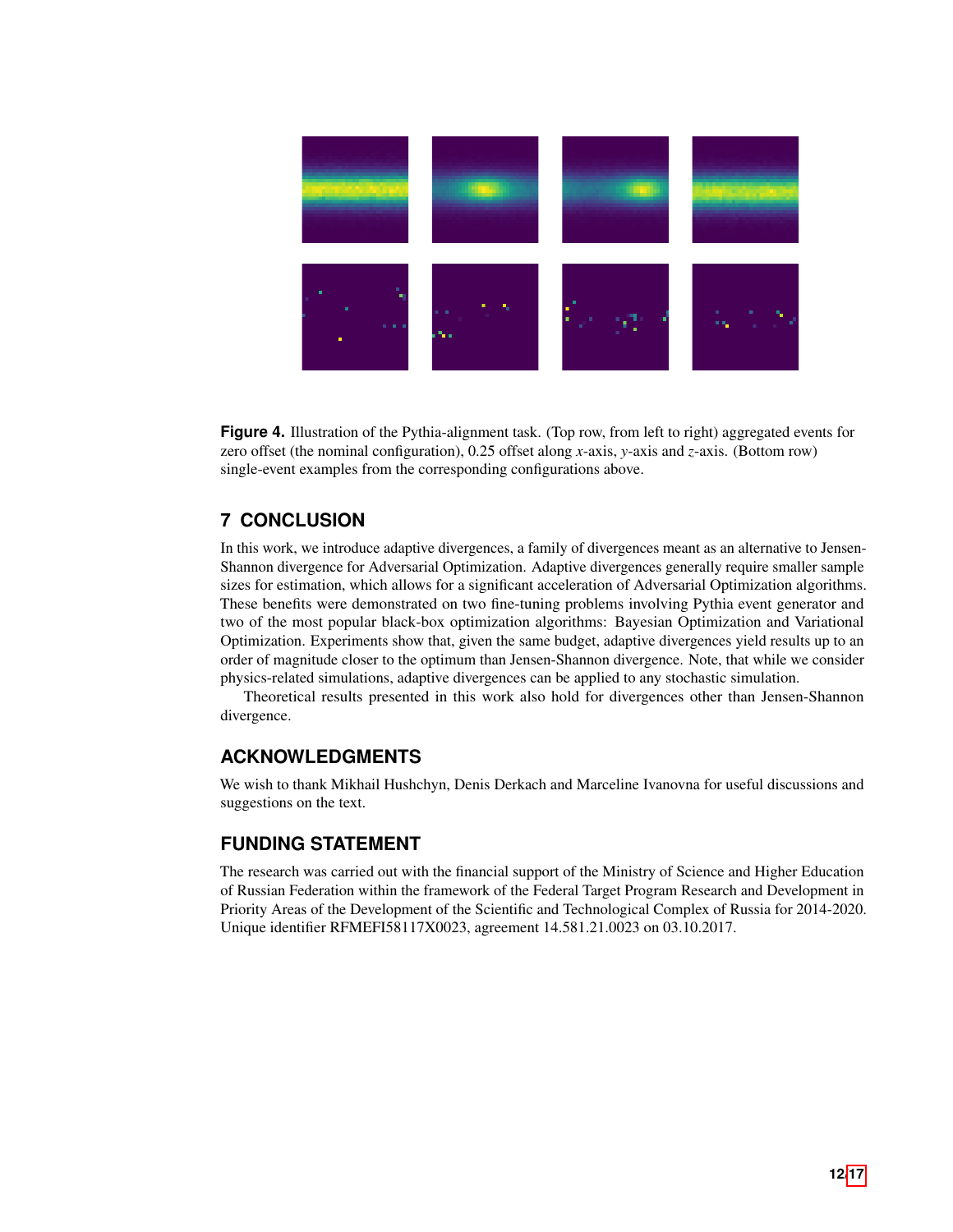<span id="page-12-0"></span>

**Figure 5.** Pythia-alignment, Neural Networks. Convergence of Adversarial Variational Optimization on: adaptive divergence produced by *l*<sup>2</sup> regularization (AD, *l*2), dropout regularization (AD, dropout), and the baseline divergence with constant  $R_1$  regularization (marked as JSD).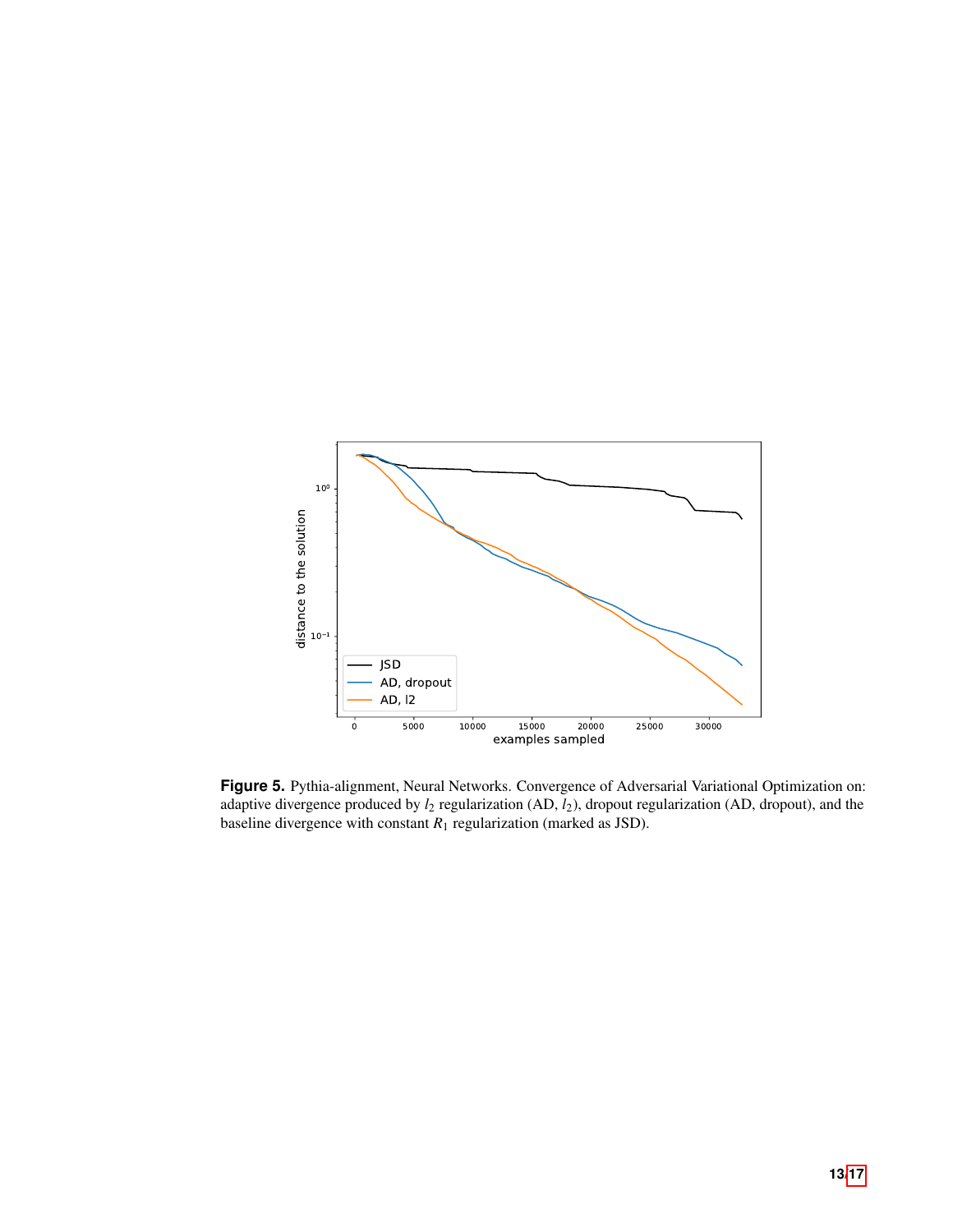## **REFERENCES**

- <span id="page-13-22"></span>Arjovsky, M. and Bottou, L. (2017). Towards principled methods for training generative adversarial networks.
- <span id="page-13-20"></span>Arjovsky, M., Chintala, S., and Bottou, L. (2017). Wasserstein gan. *arXiv preprint arXiv:1701.07875*.
- <span id="page-13-11"></span>Baydin, A. G., Heinrich, L., Bhimji, W., Gram-Hansen, B., Louppe, G., Shao, L., Cranmer, K., Wood, F., et al. (2018). Efficient probabilistic inference in the quest for physics beyond the standard model. *arXiv preprint arXiv:1807.07706*.
- <span id="page-13-21"></span>Bellemare, M. G., Danihelka, I., Dabney, W., Mohamed, S., Lakshminarayanan, B., Hoyer, S., and Munos, R. (2017). The cramer distance as a solution to biased wasserstein gradients. *arXiv preprint arXiv:1705.10743*.
- <span id="page-13-9"></span>Bouhova-Thacker, E., Catmore, J., Cheatham, S., Chilingarov, A., Davidson, R., de Mora, L., Fox, H., Henderson, R., Hughes, G., Jones, R. W. L., et al. (2010). The atlas simulation infrastructure. *European Physical Journal C: Particles and Fields*, 70(3):823–874.
- <span id="page-13-8"></span>Choi, Y., Choi, M., Kim, M., Ha, J.-W., Kim, S., and Choo, J. (2018). Stargan: Unified generative adversarial networks for multi-domain image-to-image translation. In *2018 IEEE/CVF Conference on Computer Vision and Pattern Recognition*, pages 8789–8797. IEEE.
- <span id="page-13-2"></span>Dumoulin, V., Belghazi, I., Poole, B., Mastropietro, O., Lamb, A., Arjovsky, M., and Courville, A. (2016). Adversarially learned inference. *arXiv preprint arXiv:1606.00704*.
- <span id="page-13-13"></span>Friedman, J. H. (2001). Greedy function approximation: a gradient boosting machine. *Annals of statistics*, pages 1189–1232.
- <span id="page-13-0"></span>Goodfellow, I., Pouget-Abadie, J., Mirza, M., Xu, B., Warde-Farley, D., Ozair, S., Courville, A., and Bengio, Y. (2014). Generative adversarial nets. In *Advances in neural information processing systems*, pages 2672–2680.
- <span id="page-13-19"></span>Gulrajani, I., Ahmed, F., Arjovsky, M., Dumoulin, V., and Courville, A. C. (2017). Improved training of wasserstein gans. In *Advances in neural information processing systems*, pages 5767–5777.
- <span id="page-13-18"></span>Hossain, S., Jamali, K., Li, Y., and Rudzicz, F. (2018). Chaingan: A sequential approach to gans. *arXiv preprint arXiv:1811.08081*.
- <span id="page-13-10"></span>Ilten, P., Williams, M., and Yang, Y. (2017). Event generator tuning using bayesian optimization. *Journal of Instrumentation*, 12(04):P04028.
- <span id="page-13-3"></span>Isola, P., Zhu, J.-Y., Zhou, T., and Efros, A. A. (2017). Image-to-image translation with conditional adversarial networks. In *Proceedings of the IEEE conference on computer vision and pattern recognition*, pages 1125–1134.
- <span id="page-13-17"></span>Karras, T., Aila, T., Laine, S., and Lehtinen, J. (2017). Progressive growing of gans for improved quality, stability, and variation. *arXiv preprint arXiv:1710.10196*.
- <span id="page-13-16"></span>Kingma, D. P. and Ba, J. (2014). Adam: A method for stochastic optimization. *arXiv preprint arXiv:1412.6980*.
- <span id="page-13-23"></span>Kodali, N., Abernethy, J., Hays, J., and Kira, Z. (2017). On convergence and stability of gans. *arXiv preprint arXiv:1705.07215*.
- <span id="page-13-6"></span>Li, J., Madry, A., Peebles, J., and Schmidt, L. (2017). Towards understanding the dynamics of generative adversarial networks. *arXiv preprint arXiv:1706.09884*.
- <span id="page-13-14"></span>Liu, H., Simonyan, K., and Yang, Y. (2018). Darts: Differentiable architecture search. *arXiv preprint arXiv:1806.09055*.
- <span id="page-13-4"></span>Louppe, G., Hermans, J., and Cranmer, K. (2017). Adversarial variational optimization of nondifferentiable simulators. *arXiv preprint arXiv:1707.07113*.
- <span id="page-13-7"></span>Mescheder, L., Geiger, A., and Nowozin, S. (2018). Which training methods for gans do actually converge? In *International Conference on Machine Learning*, pages 3478–3487.
- <span id="page-13-5"></span>Metz, L., Poole, B., Pfau, D., and Sohl-Dickstein, J. (2016). Unrolled generative adversarial networks. In *ICLR*.
- <span id="page-13-12"></span>Mockus, J. (2012). *Bayesian approach to global optimization: theory and applications*, volume 37. Springer Science & Business Media.
- <span id="page-13-15"></span>Prokhorenkova, L., Gusev, G., Vorobev, A., Dorogush, A. V., and Gulin, A. (2018). Catboost: unbiased boosting with categorical features. In *Advances in Neural Information Processing Systems*, pages 6638–6648.
- <span id="page-13-1"></span>Radford, A., Metz, L., and Chintala, S. (2015). Unsupervised representation learning with deep convolutional generative adversarial networks. *arXiv preprint arXiv:1511.06434*.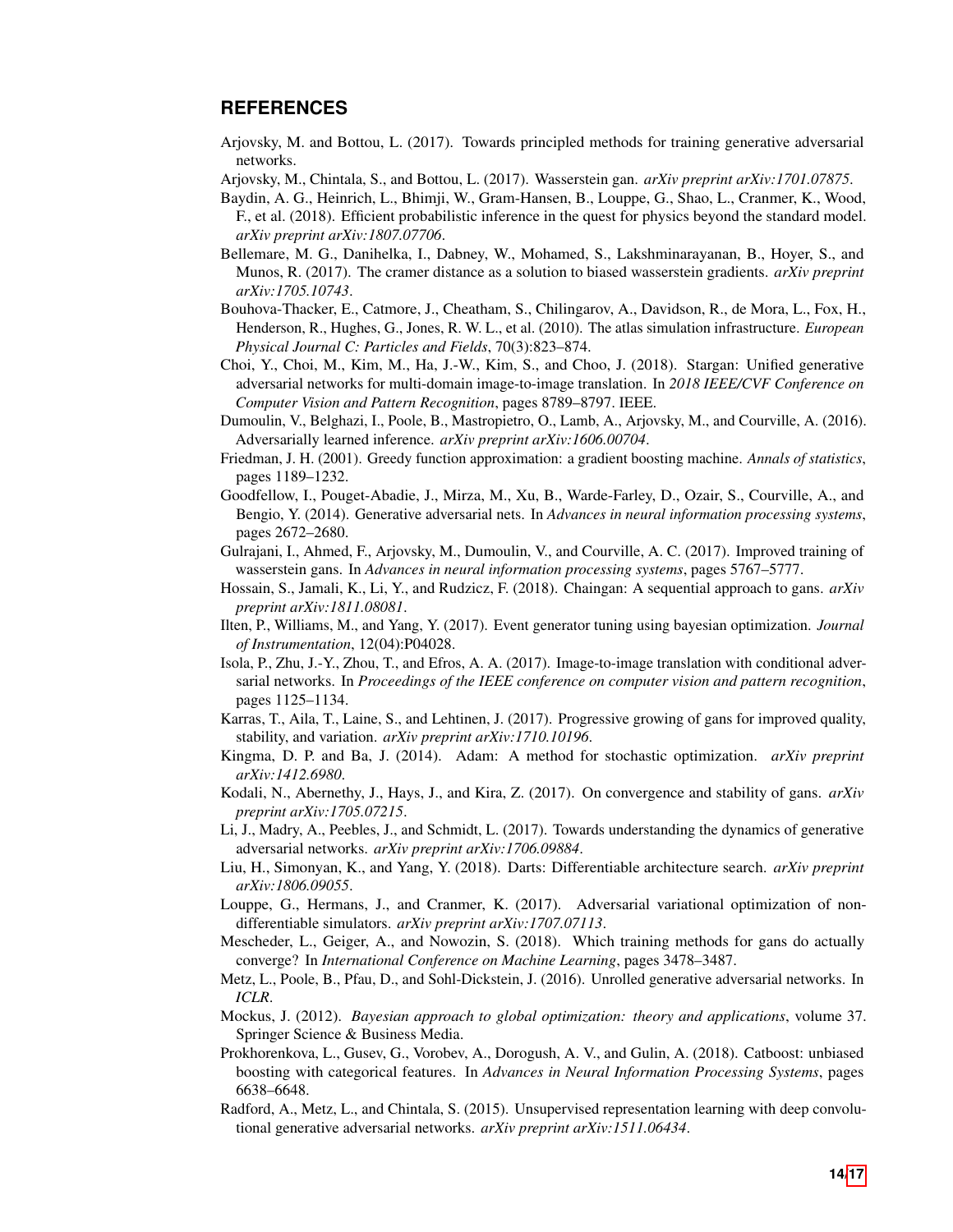- <span id="page-14-9"></span>Roth, K., Lucchi, A., Nowozin, S., and Hofmann, T. (2017). Stabilizing training of generative adversarial networks through regularization. In *Advances in neural information processing systems*, pages 2018– 2028.
- <span id="page-14-0"></span>Simonyan, K. and Zisserman, A. (2014). Very deep convolutional networks for large-scale image recognition. *arXiv preprint arXiv:1409.1556*.
- <span id="page-14-2"></span>Sjostrand, T., Ask, S., Christiansen, J. R., Corke, R., Desai, N., Ilten, P., Mrenna, S., Prestel, S., Rasmussen, ¨ C. O., and Skands, P. Z. (2015). An introduction to pythia 8.2. *Computer physics communications*, 191:159–177.
- <span id="page-14-1"></span>Sjostrand, T., Mrenna, S., and Skands, P. (2006). Pythia 6.4 physics and manual. ¨ *Journal of High Energy Physics*, 2006(05):026.
- <span id="page-14-7"></span>Skands, P., Carrazza, S., and Rojo, J. (2014). Tuning pythia 8.1: the monash 2013 tune. *The European Physical Journal C*, 74(8):3024.
- <span id="page-14-8"></span>Sønderby, C. K., Caballero, J., Theis, L., Shi, W., and Huszár, F. (2016). Amortised map inference for image super-resolution. *arXiv preprint arXiv:1610.04490*.
- <span id="page-14-6"></span>Srivastava, N., Hinton, G., Krizhevsky, A., Sutskever, I., and Salakhutdinov, R. (2014). Dropout: a simple way to prevent neural networks from overfitting. *The journal of machine learning research*, 15(1):1929–1958.
- <span id="page-14-3"></span>Wierstra, D., Schaul, T., Glasmachers, T., Sun, Y., Peters, J., and Schmidhuber, J. (2014). Natural evolution strategies. *The Journal of Machine Learning Research*, 15(1):949–980.

# <span id="page-14-5"></span>**A PROOF OF THEOREM 1**

<span id="page-14-4"></span>**Theorem 1.** If  $AD_{\mathscr{D}}$  is an adaptive divergence produced by a complete and ordered with respect to *Jensen-Shannon divergence family of pseudo-divergences* D*, then for any two distributions P and Q:*  $JSD(P, Q) = 0$  *if and only if*  $AD(P, Q) = 0$ *.* 

*Proof.* For convenience, we repeat the definition of an adaptive divergence  $AD_{\mathscr{D}}$  here:

$$
AD_{\mathscr{D}}(P,Q) = \inf \{ D_{\alpha}(P,Q) \mid D_{\alpha}(P,Q) \ge (1-\alpha)\log 2 \}.
$$
 (10)

Firstly, we prove that from  $JSD(P,Q) = 0$  follows  $AD_{\mathcal{D}}(P,Q) = 0$ . Due to Property [\(D2\),](#page-3-3)  $D_1(P,Q) =$  $JSD(P,Q) = 0$ , therefore,  $\forall \alpha \in [0,1]: D_{\alpha}(P,Q) = 0$  due to Properties [\(D2\)](#page-3-3) (pseudo-divergences form a non-decreasing sequence) and ([P1](#page-2-2)) (non-negativity of pseudo-divergences), which, in turn, implies that  $AD(P, Q) = inf\{0\} = 0.$ 

Secondly, we prove that from  $AD_{\mathcal{D}}(P,Q) = 0$  follows  $JSD(P,Q) = 0$ . Let's assume that, for some *P* and *Q*,  $AD(P,Q) = 0$ , but  $JSD(P,Q) = C > 0$ . Let us define the set of active capacities  $A_{\mathscr{D}}(P,Q)$  as follows:

$$
A_{\mathscr{D}}(P,Q) = \{ \alpha \mid D_{\alpha}(P,Q) \ge (1-\alpha)\log 2 \}.
$$
\n(11)

Note, that for every proper family  $\mathscr D$  and for every pair of *P* and *Q*: {1}  $\subseteq A_{\mathscr D}(P,Q)$  and, if  $\alpha \in A_{\mathscr D}(P,Q)$ then  $\alpha,1] \subseteq A_{\mathscr{D}}(P,Q)$ . The latter follows from Property [\(D1\)](#page-3-4) (pseudo-divergences form a non-decreasing sequence) and the fact, that  $(1 - \alpha) \log 2$  is a strictly decreasing function.

The previous statement implies that there are three possible forms of  $A_{\mathscr{D}}(P,Q)$ :

- 1. a single point:  $A_{\mathscr{D}}(P,Q) = \{1\};$
- 2. an interval:  $A_{\mathscr{D}}(P,Q) = [\beta,1];$
- 3. a half-open interval:  $A_{\mathscr{D}}(P,Q) = (\beta,1);$

for some  $β ∈ [0,1)$ . The first case would contradict our assumptions, since  $AD_{\mathscr{D}}(P,Q) = inf{D_1(P,Q)} =$ *C* > 0. To address the last two cases, note, that  $\forall \alpha \in A_{\mathscr{D}}(P,Q) : D_{\alpha}(P,Q) \geq (1-\beta)\log 2 > 0$  due to the definition of  $A_{\mathscr{D}}(P,Q)$ . However, this implies that  $AD_{\mathscr{D}}(P,Q) = \inf \{D_{\alpha}(P,Q) | \alpha \in A_{\mathscr{D}}(P,Q) \} \ge$  $(1 – \beta)$ log 2 > 0, which contradicts our assumptions.

From the statements above, we can conclude that if  $AD_{\mathcal{D}}(P,Q) = 0$ , then  $JSD(P,Q) = 0$ . Combined with the previouly proven  $\text{(JSD}(P, Q) = 0) \Rightarrow \text{(AD}_{\mathscr{D}}(P, Q) = 0)$ , this finishes the proof.  $\Box$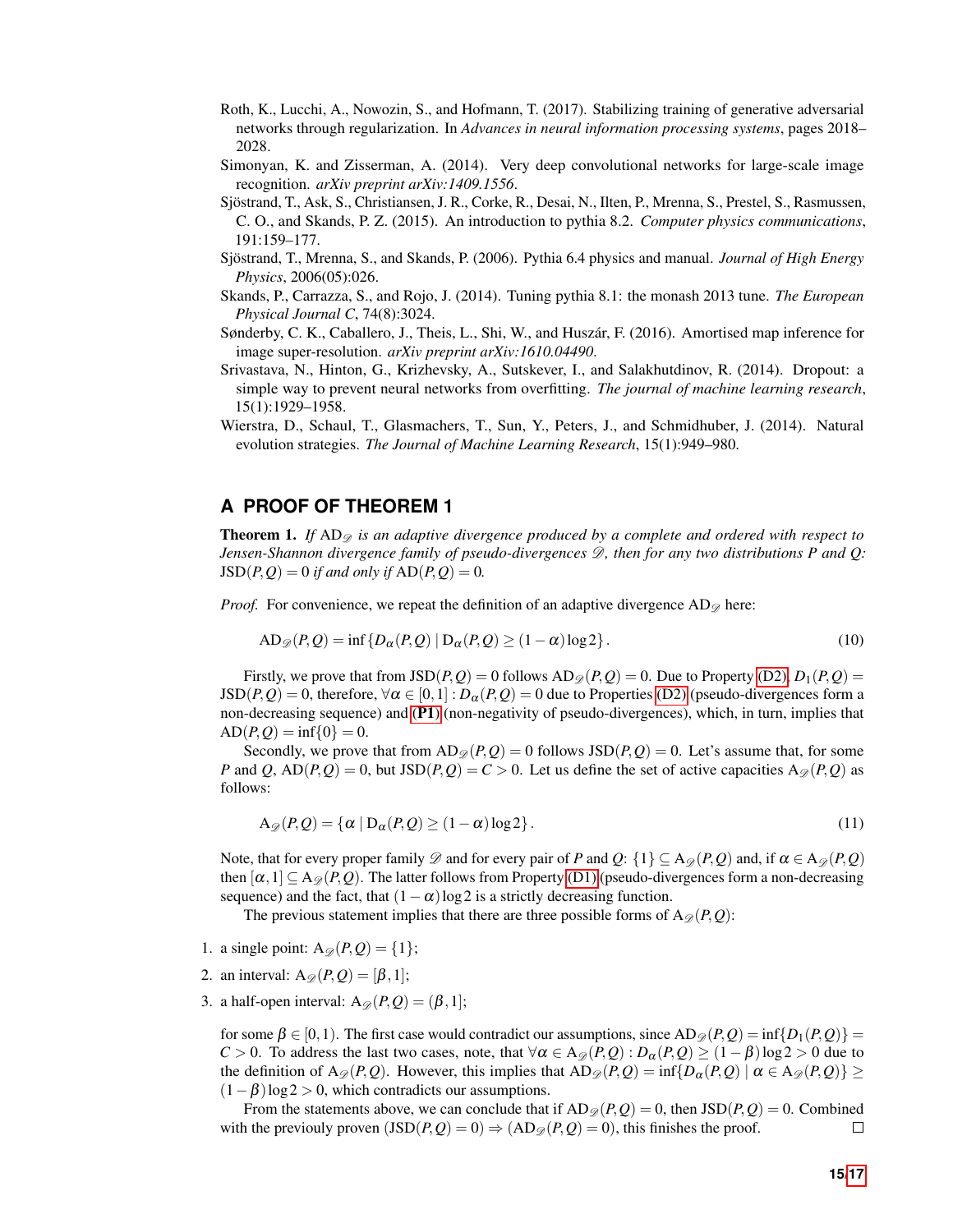### <span id="page-15-0"></span>**B FORMAL DEFINITIONS AND PROOFS**

**Definition 4.** *A model family*  $\mathcal{M} = \{M_{\alpha} \subseteq \mathcal{F} \mid \alpha \in [0,1]\}$  *is complete and nested, if:* 

- <span id="page-15-1"></span>(N0)  $(x \mapsto 1/2) \in M_0$ ;
- <span id="page-15-3"></span>(N1)  $M_1 = \mathscr{F}$ ;

<span id="page-15-2"></span>(N2)  $\forall \alpha, \beta \in [0,1] : (\alpha < \beta) \Rightarrow (M_{\alpha} \subset M_{\beta}).$ 

**Theorem 2.** *If a model family*  $\mathcal{M} = \{M_\alpha \subseteq \mathcal{F} \mid \alpha \in [0,1]\}$  *is complete and nested, then the family*  $\mathscr{D} = \{D_{\alpha} : \Pi(\mathscr{X}) \times \Pi(\mathscr{X}) \to \mathbb{R} \mid \alpha \in [0,1]\},$  where:

<span id="page-15-4"></span>
$$
D_{\alpha}(P,Q) = \log 2 - \inf_{f \in M_{\alpha}} L(f,P,Q),\tag{12}
$$

*is a complete and ordered with respect to Jensen-Shannon divergence family of pseudo-divergences.*

*Proof.* Let's introduce function  $f_0(x) = 1/2$ . Now we prove the theorem by proving that the family satisfies all properties from Definition [2.](#page-2-1)

**Property [\(D0\)](#page-3-5)** Due to Properties [\(N0\)](#page-15-1) and [\(N2\),](#page-15-2)  $f_0$  is a member of each set  $M_\alpha$ . This implies, that  $D_{\alpha}(P,Q) \ge 0$  for all  $\alpha \in [0,1]$ . For  $P = Q$ , cross-entropy loss function  $L(f,P,Q)$  achieves its minimum in  $f = f_0$ , therefore,  $D_\alpha(P,Q) = 0$  if  $P = Q$  for all  $\alpha \in [0,1]$ . Therefore, for each  $\alpha \in [0,1]$   $D_\alpha$  is a pseudo-divergence.

**Property [\(D1\)](#page-3-4)** From Property [\(N2\)](#page-15-2) follows, that for all  $0 \le \alpha < \beta \le 1$ :

$$
D_{\alpha}(P,Q) = \log 2 - \inf_{f \in M_{\alpha}} L(f,P,Q) \ge \log 2 - \inf_{f \in M_{\beta}} L(f,P,Q) = D_{\beta}(P,Q).
$$

**Property [\(D2\)](#page-3-3)** This property is directly follows from Property [\(N1\)](#page-15-3) and Equation [\(12\)](#page-15-4).

 $\Box$ 

**Definition 5.** *If M* is a parameterized model family  $M = \{f(\theta, \cdot) : \mathcal{X} \to [0,1] \mid \theta \in \Theta\}$ *, then a function*  $R: \Theta \to \mathbb{R}$  *is a proper regularizer for the family M if:* 

(R1)  $\forall \theta \in \Theta : R(\theta) \geq 0;$ 

<span id="page-15-5"></span>**(R2)**  $\exists \theta_0 \in \Theta : (f(\theta, \cdot) \equiv \frac{1}{2}) \wedge (R(\theta) = 0).$ 

**Theorem 3.** *If M is a parameterized model family:*  $M = \{f(\theta, \cdot) | \theta \in \Theta\}$  *and*  $M = \mathscr{F}, R : \Theta \to \mathbb{R}$  *is a proper regularizer for M*, and  $c : [0,1] \rightarrow [0,+\infty)$  *is a strictly increasing function such, that*  $c(0) = 0$ , *then the family*  $\mathcal{D} = \{D_{\alpha} : \Pi(\mathcal{X}) \times \Pi(\mathcal{X}) \to \mathbb{R} \mid \alpha \in [0,1]\}.$ 

$$
D_{\alpha}(P,Q) = \log 2 - \min_{\theta \in \Theta_{\alpha}(P,Q)} L(f(\theta,\cdot),P,Q);
$$
  
\n
$$
\Theta_{\alpha}(P,Q) = \operatorname{Argmin}_{\theta \in \Theta} L_{\alpha}^{R}(\theta, P,Q);
$$
  
\n
$$
L_{\alpha}^{R}(\theta, P,Q) = L(f(\theta,\cdot),P,Q) + c(1-\alpha)R(\theta);
$$

*is a complete and ordered with respect to Jensen-Shannon divergence family of pseudo-divergences.*

*Proof.* We prove the theorem by showing that the family  $\mathscr D$  satisfies all properties from Definition [2.](#page-2-1)

**Property [\(D0\)](#page-3-5)** Due to Property [\(R2\),](#page-15-5) there exists such  $\theta_0$ , that  $f(\theta_0, \cdot) \equiv 1/2$  and  $R(\theta_0) = 0$ . Notice, that, for all P and Q,  $L^R_\alpha(\theta_0, P, Q) = \log 2$  and  $L^R_\alpha(\theta, P, Q) \ge L(f(\theta, \cdot), P, Q)$ , therefore,  $D_\alpha(P, Q) \ge 0$  for all  $P, Q \in \Pi(\mathcal{X})$  and for all  $\alpha \in [0,1]$ . For the case  $P = Q, \theta_0$  also delivers minimum to  $L(f(\theta_0,\cdot),P,Q)$  +  $c(1-\alpha)R(\theta_0)$ , thus,  $D_{\alpha}(P,Q) = 0$  if  $P = Q$ . This proves  $D_{\alpha}$  to be a pseudo-divergence for all  $\alpha \in [0,1]$ .